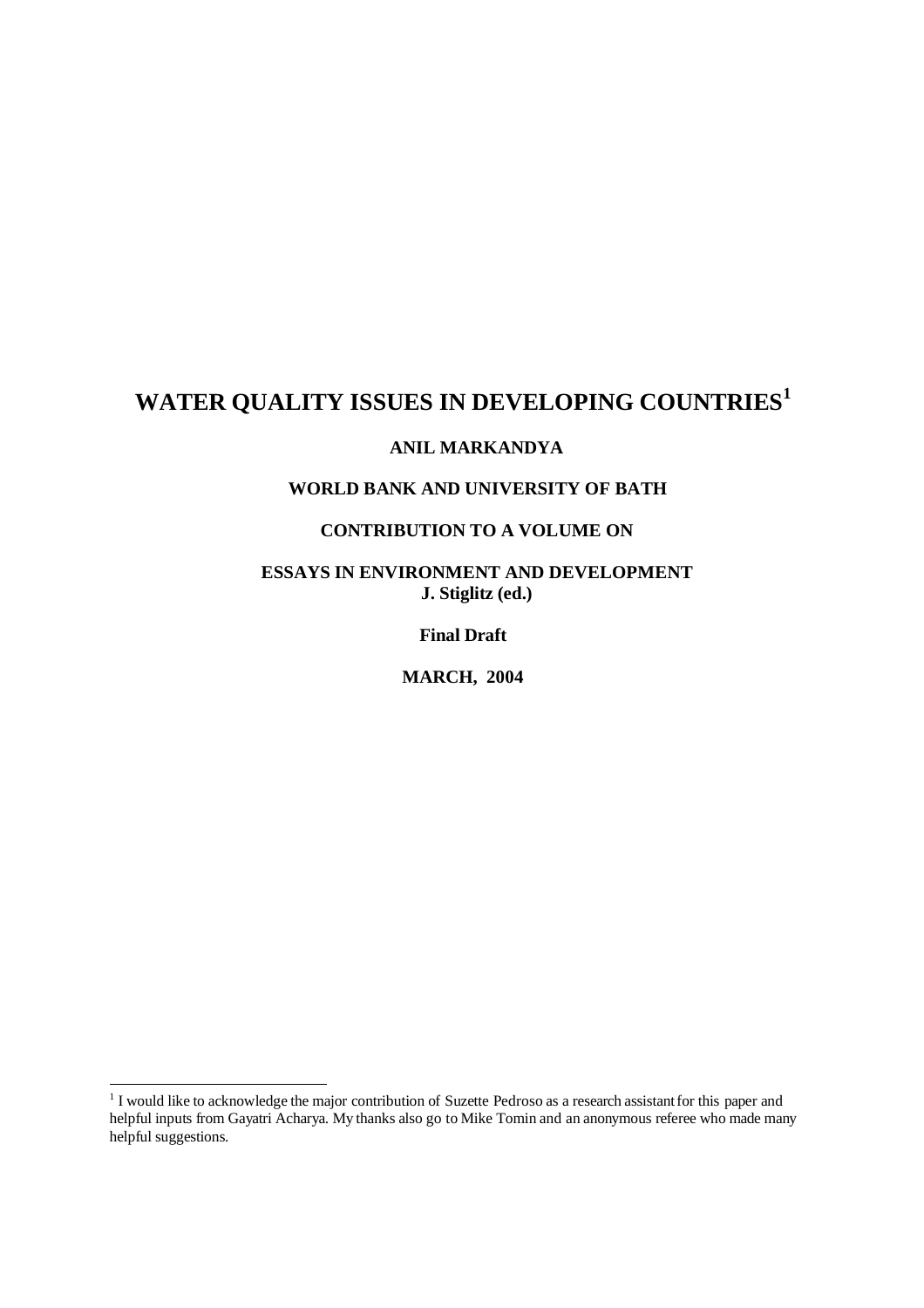# **1. Introduction**

### *The Millennium Development Goals*

Of all the environmental concerns that developing countries face, the lack of adequate water of good quality is probably the most serious. When the United Nations agreed at the Johannesburg Earth Summit on the set of the 8 Millennium Development Goals, Goal 7 was 'to ensure environmental sustainability'. This has three targets and a number of indicators (Table 1). It is noteworthy that water is so prominent; it is the only environmental media that has a target of its own as well as being an indicator for the 'improving slum dwellers' target. One can debate whether this priority is justified on social and economic grounds and we intend to do that in this chapter. However, there is no doubting the importance that national governments and international financing agencies place on addressing the water problem.

|                                                                                                                                                                     | Goal 7: Ensure environmental sustainability                                                                                                                                                                                                                                                                                                                   |  |  |  |  |
|---------------------------------------------------------------------------------------------------------------------------------------------------------------------|---------------------------------------------------------------------------------------------------------------------------------------------------------------------------------------------------------------------------------------------------------------------------------------------------------------------------------------------------------------|--|--|--|--|
| <b>Targets</b>                                                                                                                                                      | <b>Indicators</b>                                                                                                                                                                                                                                                                                                                                             |  |  |  |  |
| <b>Target 9:</b> Integrate the principles of<br>sustainable development into<br>country policies and programs<br>and reverse the loss of<br>environmental resources | Proportion of land area covered by forest<br>1.<br>Ratio of area protected to maintain biological<br>2.<br>diversity to surface area<br>Energy use (kg oil equivalent) per \$1 GDP (PPP)<br>3.<br>Carbon dioxide emissions (per capita) and<br>4.<br>consumption of ozone-depleting CFCs (ODP tons)<br>Proportion of population using solid fuels (WHO)<br>5. |  |  |  |  |
| Target 10:<br>Halve, by 2015, the<br>proportion of people without<br>sustainable access to safe<br>drinking water                                                   | Proportion of population with sustainable access to<br>6.<br>an improved water source, urban and rural                                                                                                                                                                                                                                                        |  |  |  |  |
| Target 11:<br>By 2020, to have achieved<br>a significant improvement in the<br>lives of at least 100 million slum<br>dwellers                                       | Proportion of urban population with access to<br>7.<br>improved sanitation<br>8.<br>Proportion of households with access to secure<br>tenure                                                                                                                                                                                                                  |  |  |  |  |

**Table 1: The 'Environmental' MDG** 

Source: United Nations (2003)

This chapter looks at the current status of water access for households in developing countries, the consequences of the poor condition of the water they receive and the way they dispose of water effluent. It also looks at other uses of water, which are not picked up in the MDGs, but which may, nevertheless, be important to local communities in developing countries. These include inland rivers and lakes, as well as some coastal zones.

For this brief description, it is clear that the chapter does not cover all water issues. Primary among those not addressed are the questions relating to *quantity* (e.g., do we have enough water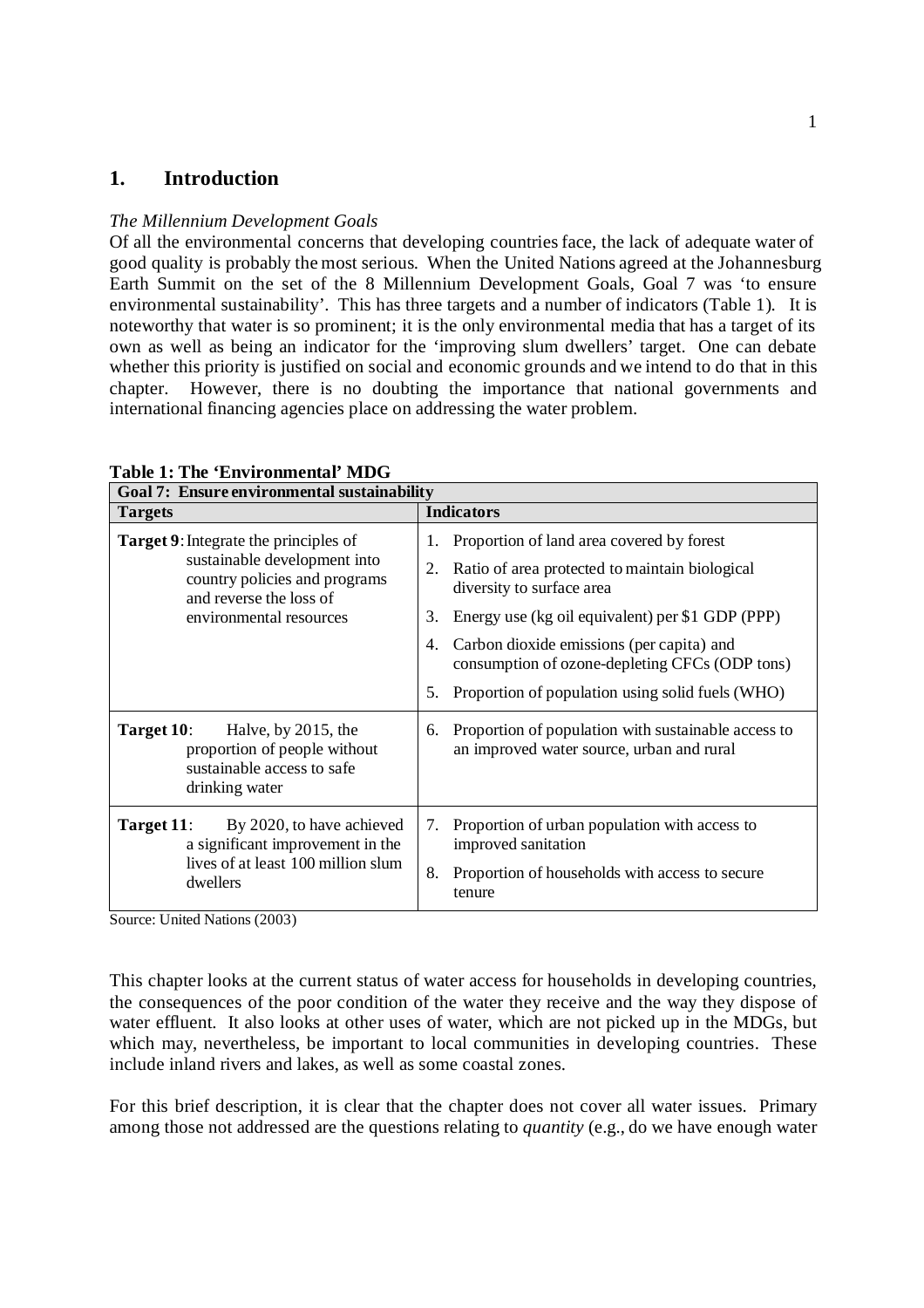to meet our needs?). Other major issues outside the scope of this chapter are the irrigation uses of water and the management of water flows for flood control, etc. Finally, the chapter does not address issues relating to the management of groundwater. All these important aspects of water use are addressed in other chapters in this volume.

# **2. The Use of Water in the Household**

#### *Numbers Without Safe Water*

The reason for water being so predominant among the MDGs is the view that poor quality drinking water and improper disposal of wastewater have serious impacts on human health. Most work on this has been done by the World Health Organization (WHO). It defines 'safe water' and estimates the physical impacts of the lack of such water in terms of premature mortality and diarrhea. In 2000, the global population without access to safe water was estimated at about 1.2 billion, or 19 percent (World Bank, 2003a). This has come down from about 26 percent in 1990, showing that significant progress has been made in that decade. The majority of those without access are in Asia and Sub-Saharan Africa (Table 2). There is, however, some dispute about the accuracy of the estimates. The definition of "safe water" is oriented towards reasonable access and convenience and not towards quality of supply; although in most cases the two are highly correlated<sup>2</sup> this is not always the case. In Eastern Europe, for example, this is not the case; water is supplied to the households, but the quality is declining and is not picked up in the WHO data (World Bank, 2003b). If the MDG target is met, the proportion falls to around 9.5 percent by 2015. Given the growth in population, that would leave around 675 million people without this essential commodity.

| <b>Regions</b> | Table 2.1 optimum without access to sale water, by region | <b>Total Population (Mn.)</b> |       | <b>Population without access (Mn.)</b> |
|----------------|-----------------------------------------------------------|-------------------------------|-------|----------------------------------------|
|                | 1990                                                      | 2000                          | 1990  | 2000                                   |
| EAP            | 1,597                                                     | 1,806                         | 460   | 435                                    |
| <b>ECA</b>     | 466                                                       | 476                           | n.a.  | 43                                     |
| <b>LAC</b>     | 434                                                       | 511                           | 77    | 69                                     |
| <b>MNA</b>     | 237                                                       | 294                           | n.a.  | 35                                     |
| <b>SAS</b>     | 1,120                                                     | 1,354                         | 313   | 211                                    |
| <b>SSA</b>     | 509                                                       | 658                           | 238   | 275                                    |
| World          | 5,251                                                     | 6,053                         | 1,354 | 1,165                                  |

**Table 2: Population without access to safe water, by region** 

Source: World Bank (2003a)

Note: The regional population does not add up to the world total population because aggregate data include economies for which component population data are not available.

Legends: EAP – East Asia and the Pacific; ECA – Europe and Central Asia; LAC – Latin America and the Caribbean; MNA – Middle East and North Africa; SAS – South Asia; SSA – Sub-Saharan Africa.

<sup>&</sup>lt;sup>2</sup> "Improved" water supply technologies are: household connection, public standpipe, borehole, protected dug well, protected spring, rainwater collection. Also, "improved water supply" refers to the availability of at least 20 liters per person per day from a source within one kilometer of the user's dwelling. "Not improved" are: unprotected well, unprotected spring, vendor-provided water, bottled water (based on concerns about the quantity of supplied water, not concerns over the water quality), tanker truck-provided water (WHO, 2002). Unprotected water sources are vulnerable to elements that may contaminate the water.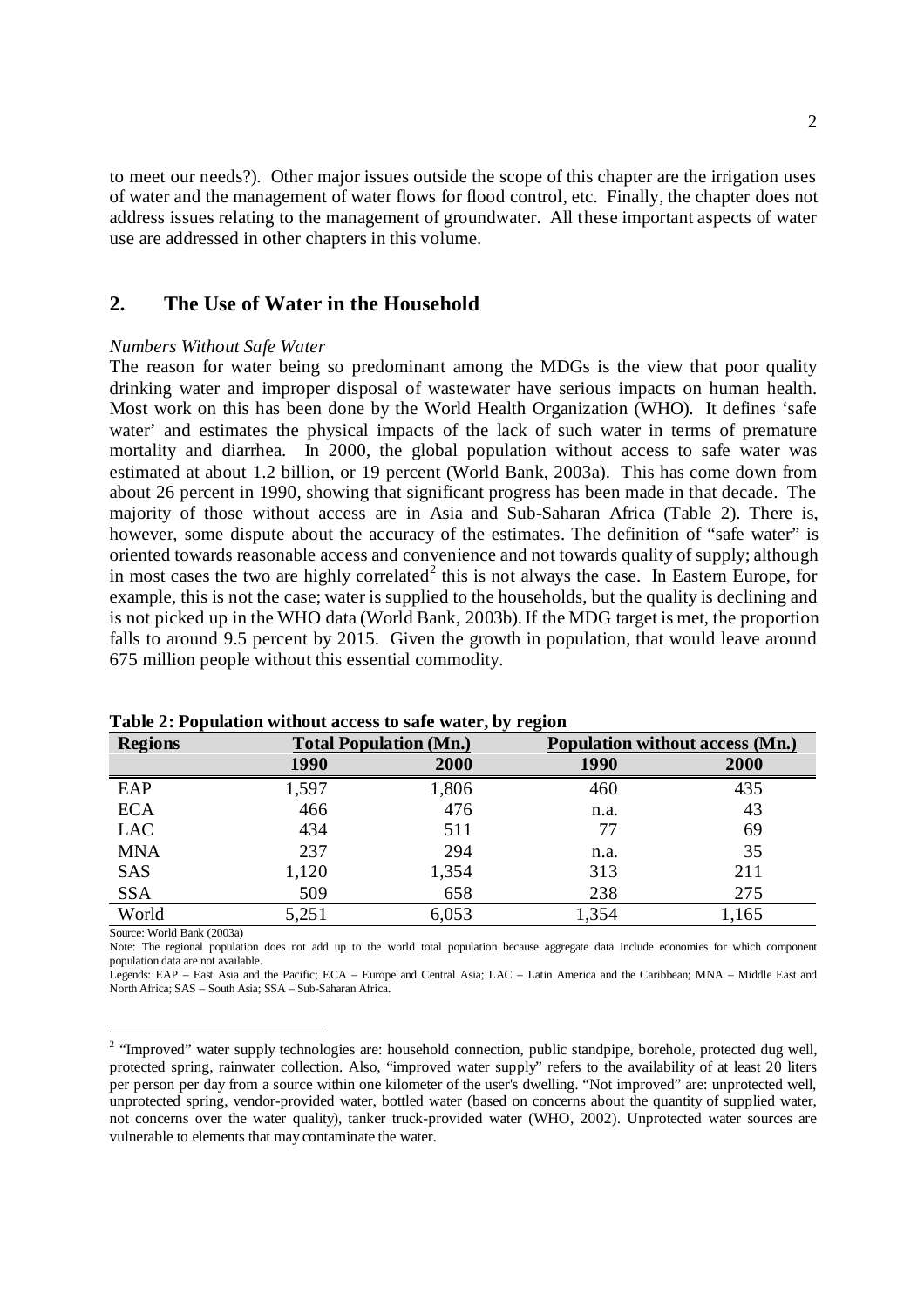The access to improved water supply and sanitation are also summarized in Figure 1, which shows the level of access in each region in 1990 and 2000, along with the trend in *per capita* GDP from 1980 to 2002. The figures show an increase in access going along with an increase in *per capita* GDP in all regions except for sub-Saharan Africa, where access also improved from 1990 to 2000, but *per capita* income actually declined. It may be useful to empirically examine whether there is a significant correlation between income and progress in access but it is not possible with the current available data.<sup>3</sup>

#### *Environmental Health Risks*

In the 2002 World Health Report, seven groups of risk factors to health are identified, one of which is related to the environment. The environmental risk factors are: unsafe water, sanitation and hygiene; urban air pollution; indoor smoke from solid fuels; lead exposure; and climate change. Table 3 shows how the environmental risk factors are assessed. Among the environmental risk factors, *unsafe water, sanitation and hygiene* is the leading cause of mortality and morbidity in high-mortality developing countries; and is among the top five of all risk factors (environmental and non-environmental) in the same countries. However, it is second to  $i$ *ndoor air pollution* as an environmental risk factor in the low-mortality developing countries<sup>4</sup>. The measured outcome of the ingestion of unsafe water, lack of sanitation facilities and poor hygiene practices is in terms of diarrheal disease and other illnesses related to the risk factor of interest (e.g., schistosomiasis, ascariasis, trachoma, trichuriasis and hookworm disease).

| <b>Risk factor</b>                    | <b>Theoretical minimum</b>                       | <b>Measured adverse outcomes</b>   |
|---------------------------------------|--------------------------------------------------|------------------------------------|
|                                       | exposure                                         | of exposure                        |
| sanitation<br>Unsafe<br>and<br>water, | transmission<br>of<br>of<br>Absence              | Diarrhea<br>illnesses<br>and other |
| hygiene                               | diarrheal disease through water,                 | related to the risk factor         |
|                                       | sanitation and hygiene practices                 |                                    |
| Urban air pollution                   | 7.5 $\mu$ g/m <sup>3</sup> for PM <sub>2.5</sub> | Cardiovascular mortality,          |
|                                       |                                                  | respiratory mortality, lung        |
|                                       |                                                  | cancer, mortality from acute       |
|                                       |                                                  | respiratory infections in children |
| Indoor smoke from solid fuels         | No solid fuel use                                | Acute respiratory infections in    |
|                                       |                                                  | children, chronic obstructive      |
|                                       |                                                  | pulmonary disease, lung cancer     |
| Lead exposure                         | $0.016 \mu g/dl$ blood lead levels               | Cardiovascular disease, mild       |
|                                       |                                                  | mental retardation                 |

**Table 3: Environmental risk factors to health** 

Source: Adopted from WHO (2002).

l

 $3$  Access data are only available for 1990 and 2000. Also, 1990 data may not always be available, especially at the country-level.

<sup>&</sup>lt;sup>4</sup> See Annex 1 for the list of high and low mortality countries.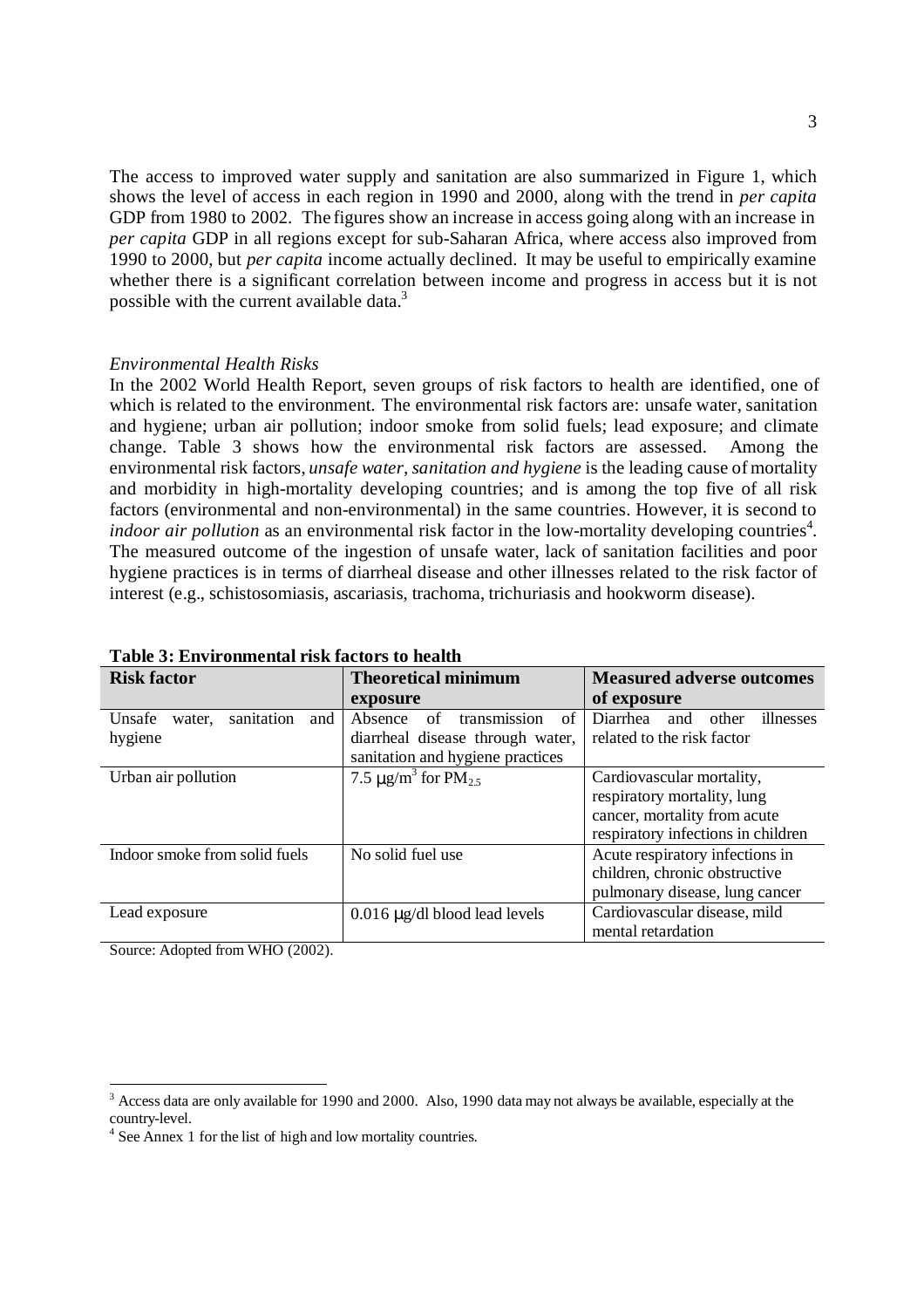

# **Figure 1. Per Capita GDP and % Population with Access to Improved Water Source and Sanitation, by Region.**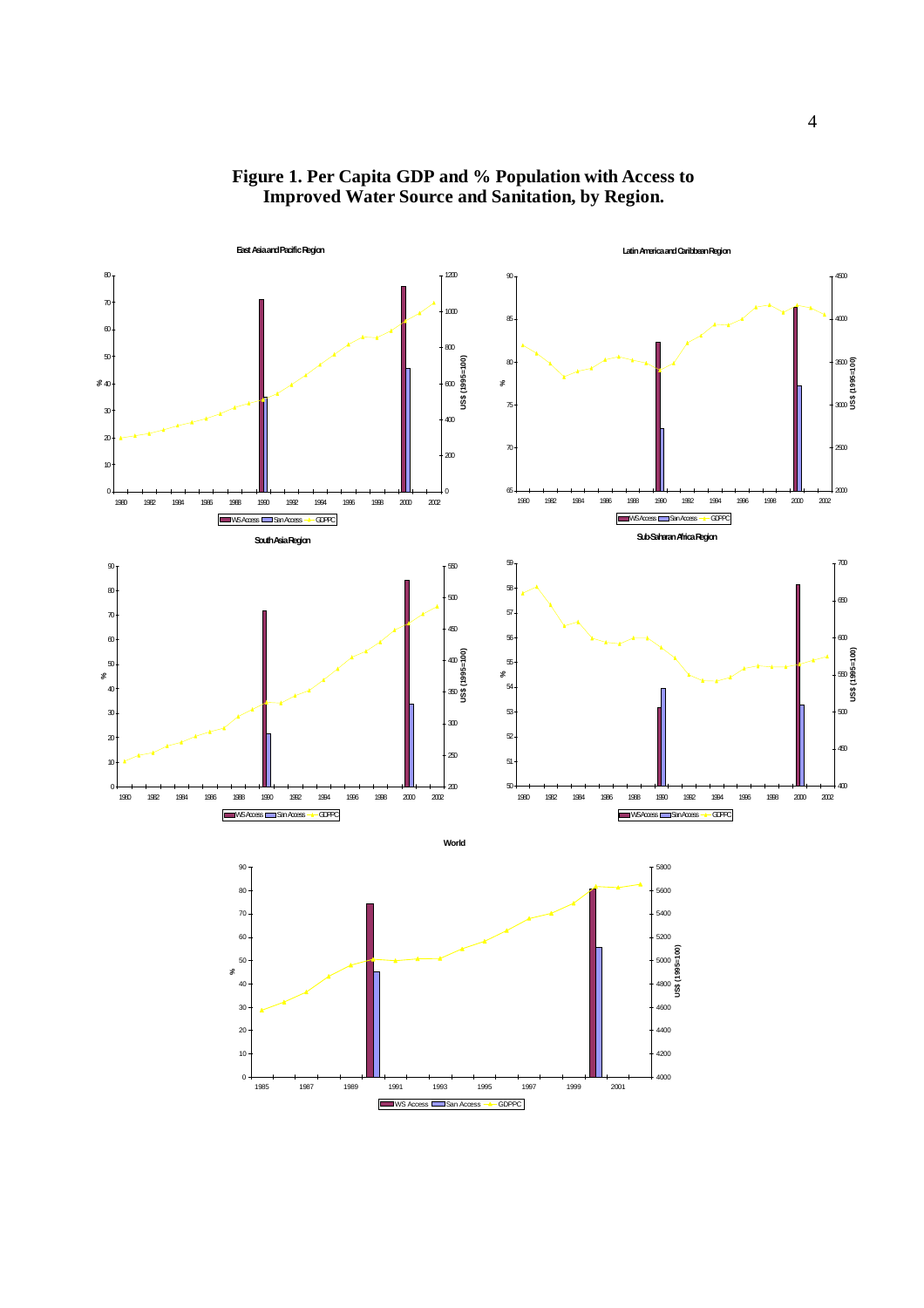#### *The Disability Adjusted Life Year (DALY)*

The WHO has estimated the impacts of the lack of access in health conditions by estimating the burden of disease in terms of the number of disability adjusted life years lost (DALYs), attributable to this factor. DALYs combine impacts of mortality and morbidity attributed to a risk factor into a single measure.<sup>5</sup> The DALY has been used as a measure of the burden of disease and it is an indicator of the time lost due to premature mortality and time lived with a disability (mental or physical). It is beyond the scope of this paper to discuss the DALYs in detail but there are various literatures that show different ways of calculating the DALYs (Homedes, 1996; Anand and Johnson, 1995; Pruss-Ustun, *et al*, 2003). Table 4 gives the burden of disease attributed to environmental risk factors for the high mortality developing countries in terms of annual DALYs per 1,000 people. These countries account for 29 percent of the world's population but nearly two-thirds of DALYs lost due to unsafe water.

| -                               |                                            |                        |                                     |                  |              |
|---------------------------------|--------------------------------------------|------------------------|-------------------------------------|------------------|--------------|
| <b>Countries</b>                | Unsafe water,<br>sanitation and<br>hygiene | Urban air<br>pollution | Indoor smoke<br>from solid<br>fuels | Lead<br>exposure | <b>Total</b> |
|                                 |                                            |                        |                                     |                  |              |
| <b>All Countries</b>            | 9.0                                        | 1.3                    | 6.4                                 | 2.1              | 18.9         |
| <b>High Mortality Countries</b> | 18.9                                       | 1.4                    | 12.9                                | 2.8              | 35.9         |
| Of which                        |                                            |                        |                                     |                  |              |
| Africa                          | 22.6                                       | 1.0                    | 17.6                                | 3.3              | 44.5         |
| The Americas                    | 11.4                                       | 0.8                    | 5.0                                 | 4.0              | 21.2         |
| Eastern Mediterranean           | 29.7                                       | 2.3                    | 12.5                                | 4.0              | 48.4         |
| Southeast Asia                  | 15.8                                       | 1.3                    | 12.2                                | 2.3              | 31.5         |

**Table 4: Attributable DALYs per 1,000 people due to environmental risk factors, High Mortality Countries, 2000.** 

Sources: WHO (2002)

l

Note: See Annex 1 for the list of high mortality countries.

Table 4 shows that these high mortality countries face a significant burden from 'unsafe water, hygiene and sanitation'. Overall, it accounts for about half the total environmental health burden, being a slightly smaller share in South East Asia and a higher share in the Eastern Mediterranean and the Americas. Compared to urban air pollution, unsafe water is responsible for thirteen times as many DALYs; and compared to lead exposure, it is responsible for nearly seven times as many. The only environmental risk that comes close is indoor air pollution, which accounts for about 70 percent of the unsafe water burden. Looking at the DALYs across regions, Eastern Mediterranean suffers the most, with attributable DALYs of nearly 30 per thousand people due to unsafe water. The region is followed by Africa with about 23 DALYs per thousand people.

These calculations are of course subject to substantial uncertainties and based on many simplifying assumptions. It is not possible to carry out a thorough assessment of the

 $<sup>5</sup>$  See Anand and Johnson, 1995 for details of how DALYs are calculated and their limitations.</sup>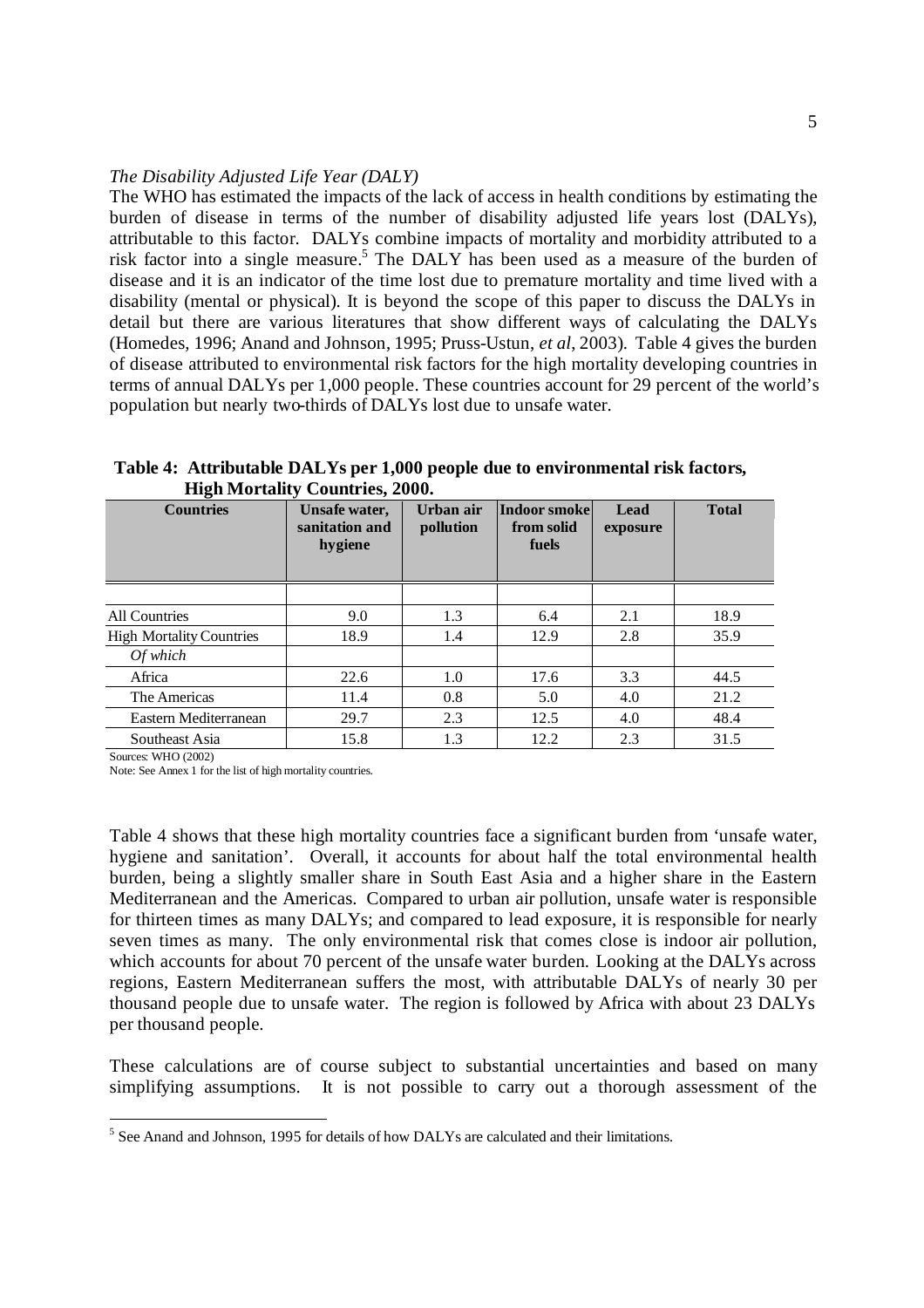methodology here but it is important to note some of the major problems in making such estimates. One is the state of impact assessment that is undergoing substantial changes in the area of air pollution (see Chapter X in this volume). Some of the developments there indicate that the long term impacts of exposure to small particles may be underestimated.

### *Valuing DALYs*

These issues are clearly important and the numbers should be examined more carefully. Nevertheless, even if it is assumed that they are of the right order of magnitude, the WHO study points to unsafe water and sanitation as a major issue to be addressed in terms of development. To put the costs in economic terms, we need to value a DALY in monetary terms. Values for DALYs are hard to come by, but there are two sources from which estimates can be made. One is based on the 'output' approach, which takes the per capita GDP as a lower bound (World Bank, 2003c). This derives its justification from the use of the human capital approach in the valuation of mortality in developing countries (Cropper, *et al*, 1997). Another is to take the recent willingness-to-pay values for a reduction in the risk of death, derived from contingent valuation studies of risks in developed countries (Alberini, *et al*, 2001; Markandya, *et al*, 2003). From these studies, the value of the loss of life expectancy of one year can be obtained and the most recent work indicates that the median value for the European Union is around  $\epsilon$ 50,000, which is about 2.5 times GDP per capita. If we apply a range of values to the countries in question, where *GDP per capita* is the lower bound and *2.5 times GDP per capita* is the upper bound, we obtain the estimates of damages in Table  $5<sup>6</sup>$ 

| <b>Countries</b>      | $(900)$ DALYs                            |                                           | <b>GDPPC</b>               |                                          |                 |                                    | <b>Damage Cost to Health</b>                  |                         |  |  |
|-----------------------|------------------------------------------|-------------------------------------------|----------------------------|------------------------------------------|-----------------|------------------------------------|-----------------------------------------------|-------------------------|--|--|
|                       | attributable to                          |                                           | (current)<br><b>US\$</b> ) | <b>ALL Environmental</b><br><b>Risks</b> |                 |                                    | Unsafe water,<br>sanitation and hygiene       |                         |  |  |
|                       | Unsafe water,<br>sanitation &<br>hygiene | All Env.<br><b>Risk</b><br><b>Factors</b> |                            | Low<br>$(Bn \$                           | High<br>$(Bn \$ | Ave.<br>as $%$<br>of<br><b>GDP</b> | Ave. for<br><b>Unsafe</b><br>Water<br>$(Bn \$ | As $%$ of<br><b>GDP</b> |  |  |
| <b>High Mortality</b> |                                          |                                           |                            |                                          |                 |                                    |                                               |                         |  |  |
| Countries             | 34,462                                   | 65,513                                    | 645                        | 42                                       | 106             | 6.3%                               | 39                                            | 3.3%                    |  |  |
| Of which              |                                          |                                           |                            |                                          |                 |                                    |                                               |                         |  |  |
| Africa                | 6.916                                    | 13.629                                    | 490                        | $\overline{7}$                           | 17              | 7.8%                               | 6                                             | 4.0%                    |  |  |
| The Americas          | 756                                      | 1.403                                     | 4.464                      | 6                                        | 16              | 3.7%                               | 5                                             | 1.9%                    |  |  |
| Eastern               |                                          |                                           |                            |                                          |                 |                                    |                                               |                         |  |  |
| Mediterranean         | 8,303                                    | 13,557                                    | 729                        | 10                                       | 25              | 8.5%                               | 10                                            | 4.6%                    |  |  |
| Southeast Asia        | 18.487                                   | 36,924                                    | 449                        | 17                                       | 41              | 5.5%                               | 18                                            | 3.4%                    |  |  |

### **Table 5: Estimated Value of Health Costs of DALYs Attributable to Environmental Risks**

Source: WHO (2002) and own calculations.

<sup>6</sup> There is an underlying assumption that the 'elasticity' of WTP with respect to GDP is one. Krupnick, *et al* (1996) have argued for an elasticity of 0.35, based on the work of Carson and Mitchell (1993). Yaping (1999), on the other hand suggests a value of one. Here we take a unit elasticity as providing a lower bound to the costs. Most of the high-mortality countries have a relatively low income, where the gross national income per capita ranges from \$140 to \$700. Between 1990 and 2002, the average annual GDP growth of this group of countries is about 3.6%.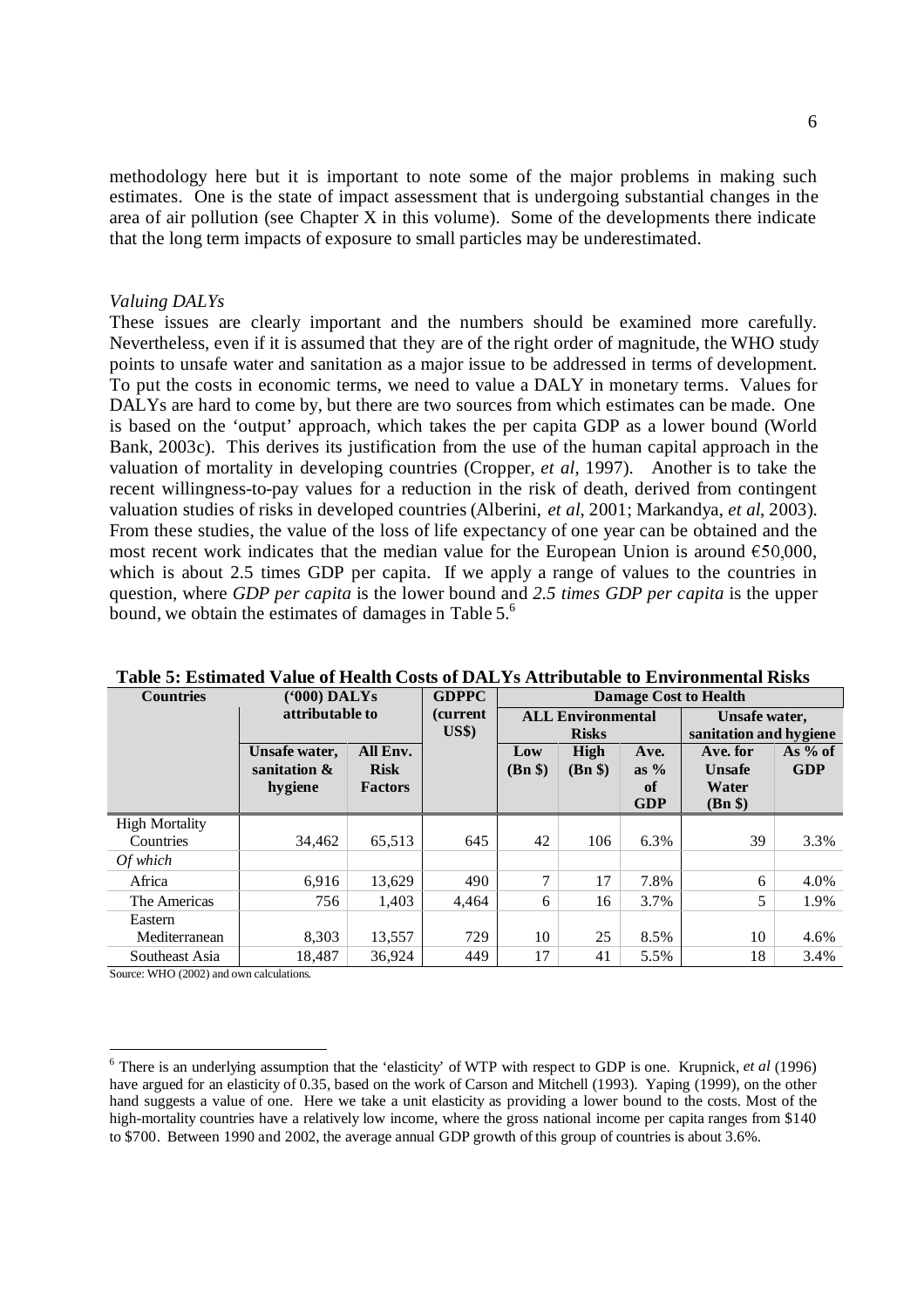The estimated annual cost of all environmental risks averages \$74 billion, with water-related costs being around \$39 billion. For the high mortality country group as a whole, the costs are relatively small in percentage terms – around 3.3 percent. One might think that this figure would be greater if we looked at the people most affected, as the loss of DALYs is surely concentrated among them. This does not, however, appear to be the case. WHO estimates indicate that if the risk to individuals with less than \$2 a day were to be the same as that for people with more than \$2 a day, the 'risk factor' from unsafe water would decline by 51 percent. Given that the population with less than \$2 of e xpenditure per person per day in these high mortality countries is between 15 percent (Algeria) and 83 percent (Madagascar), the costs to them, as a percentage of *their* income ranges from 2.0 to 4.0 percent with the low value of a DALY and 5.0 to 10.0 percent with a high value of the DALY.<sup>7</sup> Although the DALYs are concentrated among the poor, their value per DALY is also lower, with the two factors pulling in different directions. Even this calculation, however, has an averaging aspect to it and misses the impact on those in the vulnerable groups who *actually bear* the costs of unsafe water and sanitation, the consequences can be disastrous. Hence, although the share of income represented by these losses is moderate, there is a real distributional and poverty issue to be tackled. Protecting the very vulnerable from unsafe water and sanitation can yield social benefits that are greater than the private benefits estimated above. One way of picking this up would be to use 'equity weights, so a poor person's benefits were given a weight of more than one. This has been used in some analysis by economists, but is criticized on the grounds that there is an element of arbitrariness in selecting the weights. Another way is simply to report the benefits to these groups and leave the judgment as to the value to be attached to them to the decision-maker.

### *How Much Are Safe Water and Sanitation A Priority?*

While the discussion so far provides useful information on deciding priorities for action, it does not directly tell us whether it is justified to spend scarce resources on tackling the unsafe water issue. That depends on what options are available to reduce the number who do not have safe water, what these options would achieve in terms of reducing the numbers (the 'avoidable' risk) and what value we attach to that reduction. To see how the benefits and costs stack up, we look at the MDG for water supply and sanitation (Table 7). If the water supply target were to be met *and* the sanitation improvements were to meet a similar target, we can estimate the costs of each target independently, as well as the benefits of both targets. The cost figures are based on an internal World Bank study on the costs of meeting all the MDGs (World Bank, 2003d,e). Table 6 and Figure 2 summarize the findings. Details of the calculations are given in Annex 3.

The figures indicate that both sanitation and safe water targets of a 50 percent reduction are marginally justifiable. For Africa and Southeast Asia, the costs are above the upper bound of the benefits of the reduced DALYs. For the Americas, they are below the lower bound thus justifying the targets, and in the Eastern Mediterranean they lie in between. The 'critical' values of DALYs as a percentage of GDP (i.e., the values at which the MDG program just become viable) are: 3.1 times GDP for Africa, 0.4 times GDP for the Americas, 1.2 times GDP for the Eastern Mediterranean and 2.8 times GDP for South East Asia.

 $\overline{a}$ 

 $<sup>7</sup>$  The calculations are detailed in Annex 2 to this chapter.</sup>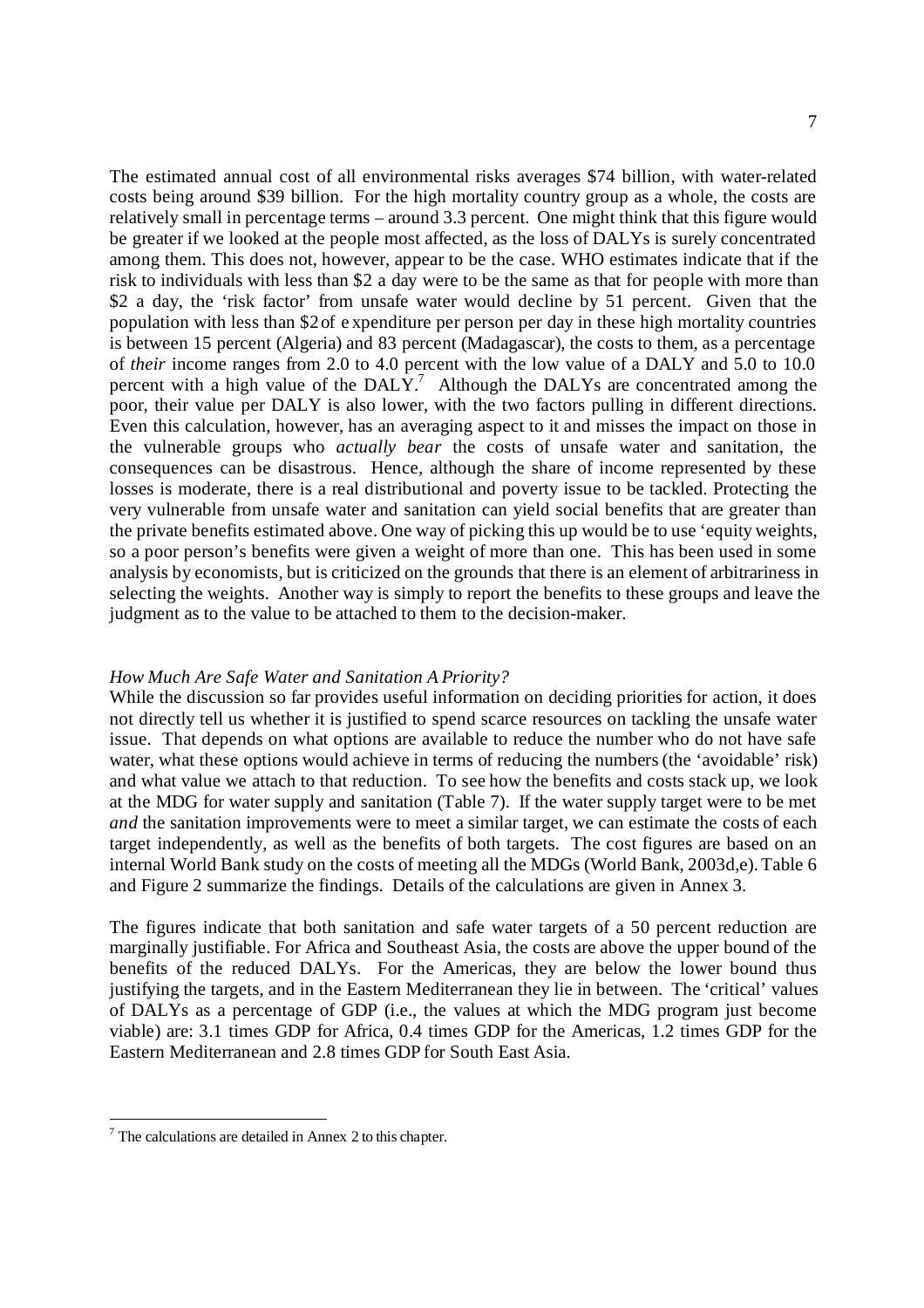The estimates are crude; they underestimate the benefits for two reasons. First, the value of DALYs will increase over the fifteen-year period due to economic growth and this has not been allowed for (growth rate projections are difficult to make with any accuracy over the period). Nevertheless, with a reasonable assumption of per capita growth of around 3 percent per annum, the critical value of the DALYs is reduced by a third and all regions expenditures are justifiable with the upper bound value of the DALYs. The second factor is the non-health benefits of improved water supply and sanitation. Savings in time for collection in the case of the former, and in comfort and ease of use in both cases have not been included. The willingness to pay for these benefits varies widely and depends very much on the nature of the improvement (e.g., public stand posts versus private connection; see Whittington et al, 1990, 2002; Boadu, 1992; McPhail, 1994). It is problematic, however, to add the benefits measured in such studies to the health benefits taken here as the WTP studies also include some element of health benefits.

| <b>Region</b> | ີ<br><b>Cost of Water</b> | Cost of           | <b>Total Cost</b> | <b>Benefits of reduced DALYS</b> |              |
|---------------|---------------------------|-------------------|-------------------|----------------------------------|--------------|
|               | <b>Supply</b>             | <b>Sanitation</b> |                   | Lower                            | <b>Upper</b> |
|               |                           |                   |                   | <b>Bound</b>                     | <b>Bound</b> |
| Africa        | 4.1                       | 7.2               | 11.3              | 3.6                              | 9.0          |
| The Americas  | 0.5                       | 0.9               | 1.1               | 3.6                              | 9.0          |
| Eastern Med.  | 2.2                       | 5.8               | 8.0               | 6.4                              | 16.1         |
| S.E. Asia     | 8.1                       | 25.6              | 33.7              | 8.8                              | 22.1         |
| <b>Total</b>  | 14.9                      | 39.4              | 54.3              | 23.7                             | 59.2         |

| Table 6: Estimated Benefits and Costs of Meeting the MDG Targets for Water and |  |
|--------------------------------------------------------------------------------|--|
| <b>Sanitation in High Mortality Countries (\$US Bn.)</b>                       |  |

Source: Own calculations

Notes:

1. Costs are sum of capital and operating costs.

2. Costs for water and sanitation goals will be mostly for capital costs, which is about 85% of the cost.<br>2. Capital costs based on a 'levelized' capital cost calculated at a 10 percent discount rate with a 15.

3. Capital costs based on a 'levelized' capital cost calculated at a 10 percent discount rate with a 15 -year life of the equipment.

4. The annual operating costs are taken as 15 percent of the total investment costs.



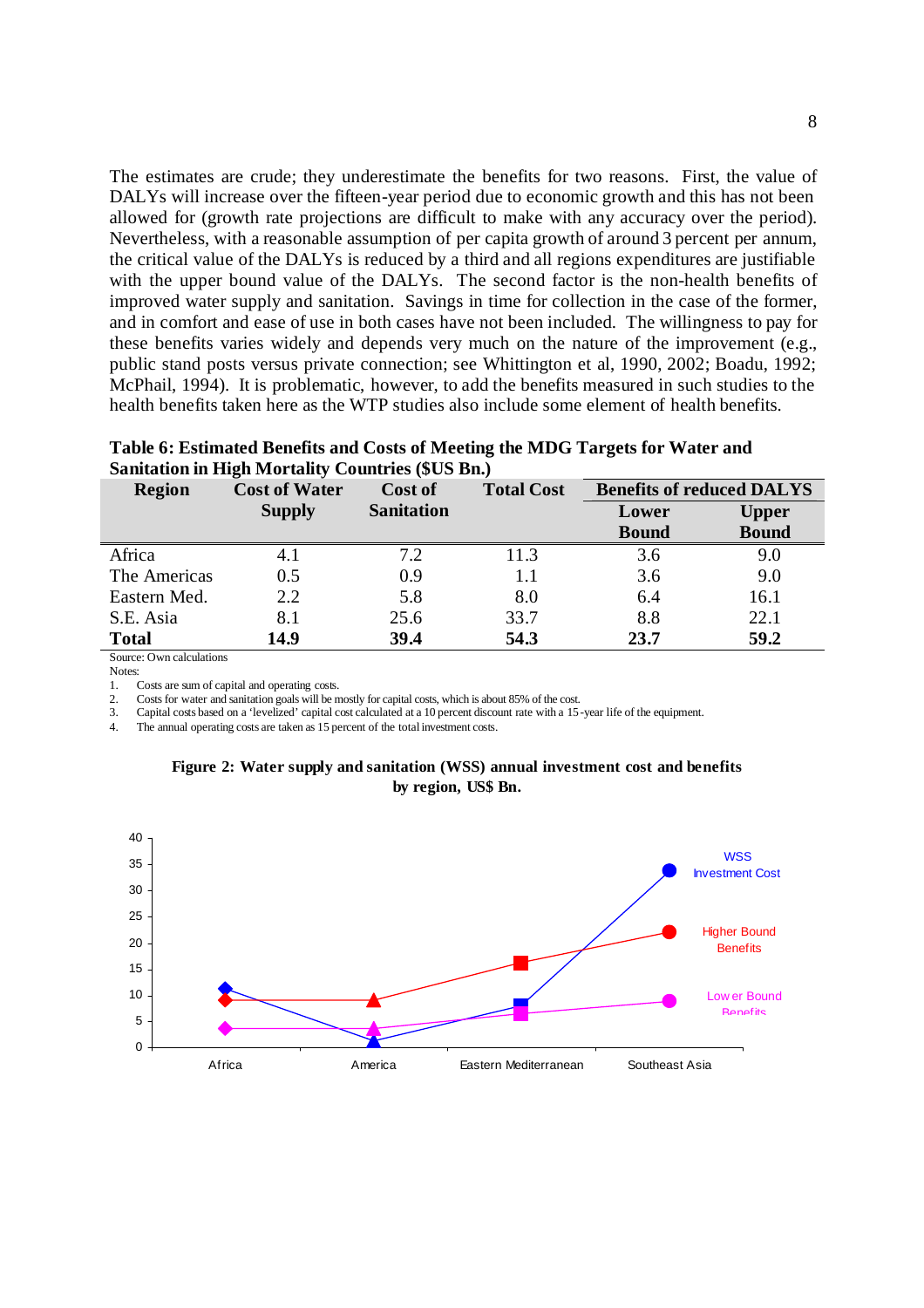#### *Separating improved water supply and sanitation*

The assessment provided above is for both water supply and sanitation taken together. The cost justification side of the calculations shows that the sanitation target costs about three times as much as the water supply target. Hence a separate valuation of the two is merited and is provided in Table 7. The table shows that while water supply targets are justifiable for all regions (i.e., the costs lie between the lower and upper bounds), the sanitation targets are only justifiable for the Americas. This does not mean, of course, that **no** programs for improved sanitation are justified in the high mortality countries. Unfortunately we cannot answer the question: if a 50% cut is too big, what does pass a cost-benefit test? There are no data on how the marginal costs of the programs change with the target, nor on how the marginal benefits vary. Doubtless, some of the programs will have greater benefits and some will have lower costs. What the analysis does therefore is to draw attention to the need to look more carefully at the individual programs and select those locations and communities where the benefits will be greatest; or scale reductions differently; and/or look at cheaper options. For water supply, on the other hand, a more general commitment to meeting the MDG target is warranted.

| Region       | Cost of<br>Water | <b>Benefits of reduced</b><br><b>DALYS</b> |                              | Cost of<br><b>Sanitation</b> |                    | <b>Benefits of reduced DALYS</b> |
|--------------|------------------|--------------------------------------------|------------------------------|------------------------------|--------------------|----------------------------------|
|              | <b>Supply</b>    | Lower<br><b>Bound</b>                      | <b>Upper</b><br><b>Bound</b> |                              | <b>Lower Bound</b> | <b>Upper Bound</b>               |
| Africa       | 4.1              | 2.3                                        | 5.8                          | 7.2                          | 1.3                | 3.3                              |
| The Americas | 0.5              | 2.3                                        | 5.7                          | 0.9                          | 1.3                | 3.2                              |
| Eastern Med. | 2.2              | 4.1                                        | 10.3                         | 5.8                          | 2.3                | 5.8                              |
| S.E. Asia    | 8.1              | 5.6                                        | 14.1                         | 25.6                         | 3.2                | 8.0                              |
| <b>Total</b> | 14.9             | 15.1                                       | 37.8                         | 39.4                         | 8.5                | 21.3                             |

**Table 7: Estimated Benefits and Costs of Meeting the MDG Targets for Water and Sanitation Individually in High Mortality Countries (\$US Bn.)** 

Source: Own calculations

### *Complementary Activities*

The prioritizing of water supply and sanitation programs to fund as part of the MDG targets is a reasonable objective. But it is only part of the whole issue of designing such programs and the implementation of complementary activities is critical. In this regard, the role of education for sanitation is paramount. There are several World Bank and other documents that attest to the substantial benefits of careful, well designed education programs covering basic hygiene practices, such as hand washing. Not only do these activities pay dividends on their own, they also complement the benefits of improvements in sanitation services. Other areas where the investment and education programs complement each other include: educating people about the use of water filtration and other water quality improvement measures (where necessary), impacts of sanitary landfills on ground water, etc.

### *Sustaining Water Supply and Sanitation Services*

The comparison of costs and benefits presented above is, of course, only one part of designing and providing systems of water supply and sanitation. Equally important is to ensure that the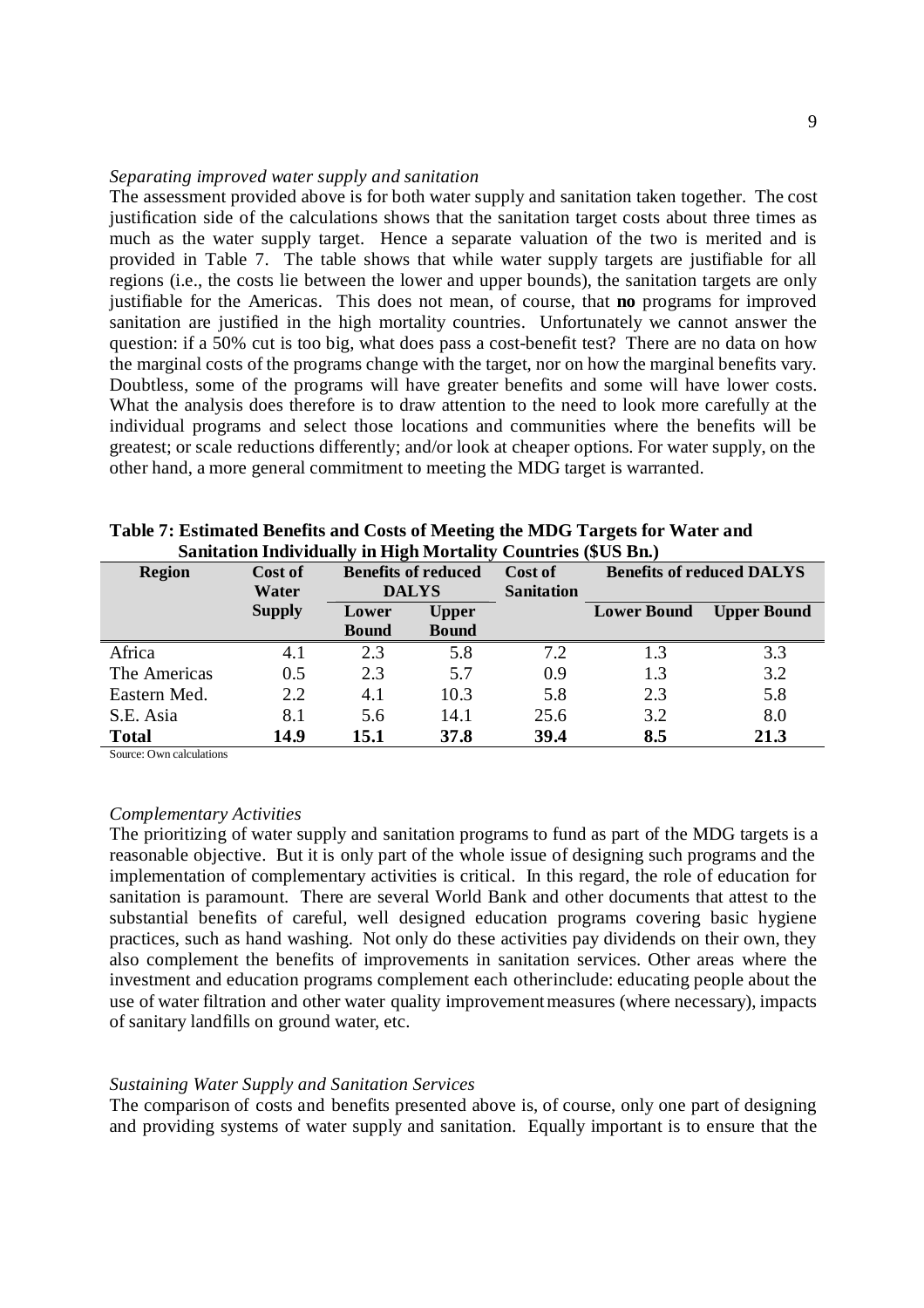institutions can provide these services in a sustainable manner. As the 'Camdessus' Report notes, it is critical for the host government to take real political ownership of the targets and to be clear on their strategies and priorities for the water sector. They need to prepare the strategies and action programs for 2015 and to include them in their short to medium-term development plans (Winpenny, 2003).

The most difficult problem that the program will face is to put in place suitable mechanisms for continued coverage of the costs of provision of improved water supply and sanitation. Typically, water supply and sanitation services in developing countries do not cover the costs – the average level of cost recovery for them is around 25 percent, compared to over 50 percent for power and over 100 percent for telecommunications (Saghir, 2003). This makes private investment in the water sector much less attractive than the other sectors and, furthermore, results in a system that deteriorates over time (capital expenditures are deferred due to lack of funds). That, in turn, makes people less willing to pay for the service and the situation get progressively worse.

If, therefore, the MDG target of increasing provision of water supply and sanitation is to be met, the issue of cost recovery has to be addressed head on. There are, broadly, only two sources of financing the system: the consumers and the government (local or central). Consumer willingness to pay varies with income (the richer are generally willing to pay more), with quality of service and with their present status as consumers (those already connected to the system may pay less than those who are not). A number of recent studies have shown that the WTP **for an improved water supply** is considerably higher than current tariffs (Whittington *et al, 20*02; Brocklehurst, 2003), both for current consumers as well as for those who are not connected. Thus the case for an improved service can be made on grounds of WTP, but exactly **what** is affordable will depend on the level of income of the population and the distribution of that income. The more costly and sophisticated the system the greater will be the number who cannot afford it. This implies either that they are not connected or that they receive some kind of subsidy. Even with the most basic systems, however, supply will be unaffordable to some households and some form of subsidy will be needed for them. It is key, therefore to carry out careful research on what design is desired by the community and what it will pay for.

What form should the subsidy take? Again recent work at the World Bank has come up with some useful findings. First, 'cross subsidization', where the 'poor' are subsidized by the 'rich' who pay more than the cost of supply is hard to achieve. The mechanism typically used for this is the increasing block tariff, where the first X cubic meters are charged at a low rate and subsequent amounts charged at increasing rates. Apart from the difficulties in installing meters and monitoring water use, the problem with this method is that consumption is not that strongly related to income. From studies in Bangalore and Kathmandu, it was found that non-poor households consume only about 20 percent more than poor households (Brocklehurst, 2003). Hence a significant part of the benefit of the lower block rate goes to non-poor households and using cross subsidization to cover the full cost becomes virtually impossible. Furthermore a tariff of this kind makes it unattractive for any utility to take on more customers.

The second finding is that a more appropriate form of subsidy may be for connections. Poor households often cannot afford the one-time up front cost and paying for this can be much better targeted than a consumption subsidy. The data referred to above for Bangalore and Kathmandu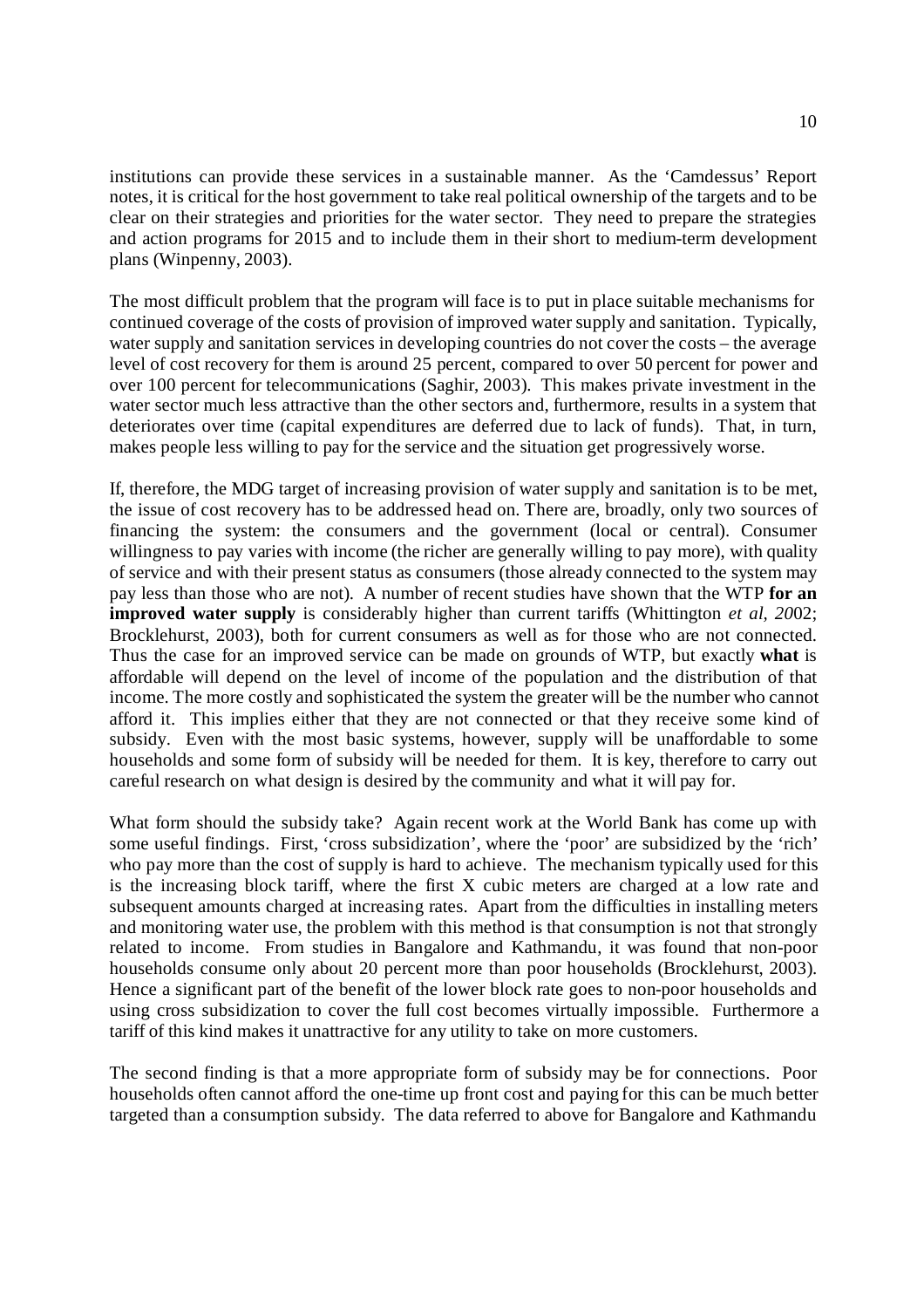was analyzed to show that replacing the consumption subsidy with a subsidy to connections allowed universal coverage to be achieved within a decade.

More generally, subsidizing part of the capital cost and requiring the utility to cover operating and maintenance (O&M) costs, rather than subsidizing the latter is attractive because it provides the utility with an incentive for cost efficiency on the O&M side. On the capital side, a problem that has been encountered, particularly in Eastern Europe, is over estimating the capacity required for an improved system. When tariffs increase as a result of such a change, consumption can fall quite sharply. Utility reform and metering has brought about some astonishing declines in consumption. In Gdansk, Poland, for example higher tariffs led to a fall in domestic consumption of 33 percent; in Bydgozcz consumption fell from 213 l/c/d to 147 l/c/d (a 30 percent decline). In Rostock, Germany, the French company Lyonnaise des Eaux managed to cut consumption by 67 percent and in the Baltic states higher tariffs led to reductions of around 50 percent (Stottmann, 1999). If such a decline is not planned for, the system will be too large and cost recovery will become even more difficult. Indeed it can be shown that if the demand is elastic enough, cost recovery may be impossible, i.e., raising the tariff results in even more cuts and even lower revenues (Markandya, 2004a).

The capital financing for water supply and sanitation can come from either the private or public sectors. Given the problems of cost recovery, and the risks associated with obtaining tariff levels that yield a sufficient return on capital, private finance in this sector has been relatively limited. In 2000, for example, just under \$60 billion was invested by the public sector in water supply and sanitation and just under \$20 billion by the private sector (Saghir, 2003). Moreover the usual private sector interest in investing has declined and the supply of 'bankable projects' is declining. This trend will only be reversed through reduced risks in investment in developing countries in general, and through credible legal and regulatory reforms, especially in the regions with the greatest opportunities (e.g., the FSU, Central Asia and Mekong region and Africa).

To conclude, once investments have been made to provide improved water supply and sanitation services, they have to be sustained. This has not been easy in the past and will continue to be a challenge. It is critical to design systems that meet the affordable needs of the population bei ng served and to design effective systems of subsidy that target those who most need assistance and that ensure adequate funds to the utility, public or private, so it can meet its costs and make a reasonable return on the capital invested.

# **3. The Quality of Inland Water**

# *Water Quality and the Environmental Kuznets Curve*

Before we look in detail at the issues arising with respect to water quality in rivers and lakes it is interesting to examine the evidence on the relationship between economic development, as measured by *per capita* GDP and the quality of water in developing countries (i.e., whether the data support the so-called Kuznets curve). In Figure 3, the relationship between real *per capita*  GDP and per capita emissions of BOD are shown for selected 'high mortality' countries from 1980 to 2002, as defined by the World Health Organization (see Annex 1 for a list of these countries). For both series, a five-year moving average has been taken to smooth out year on year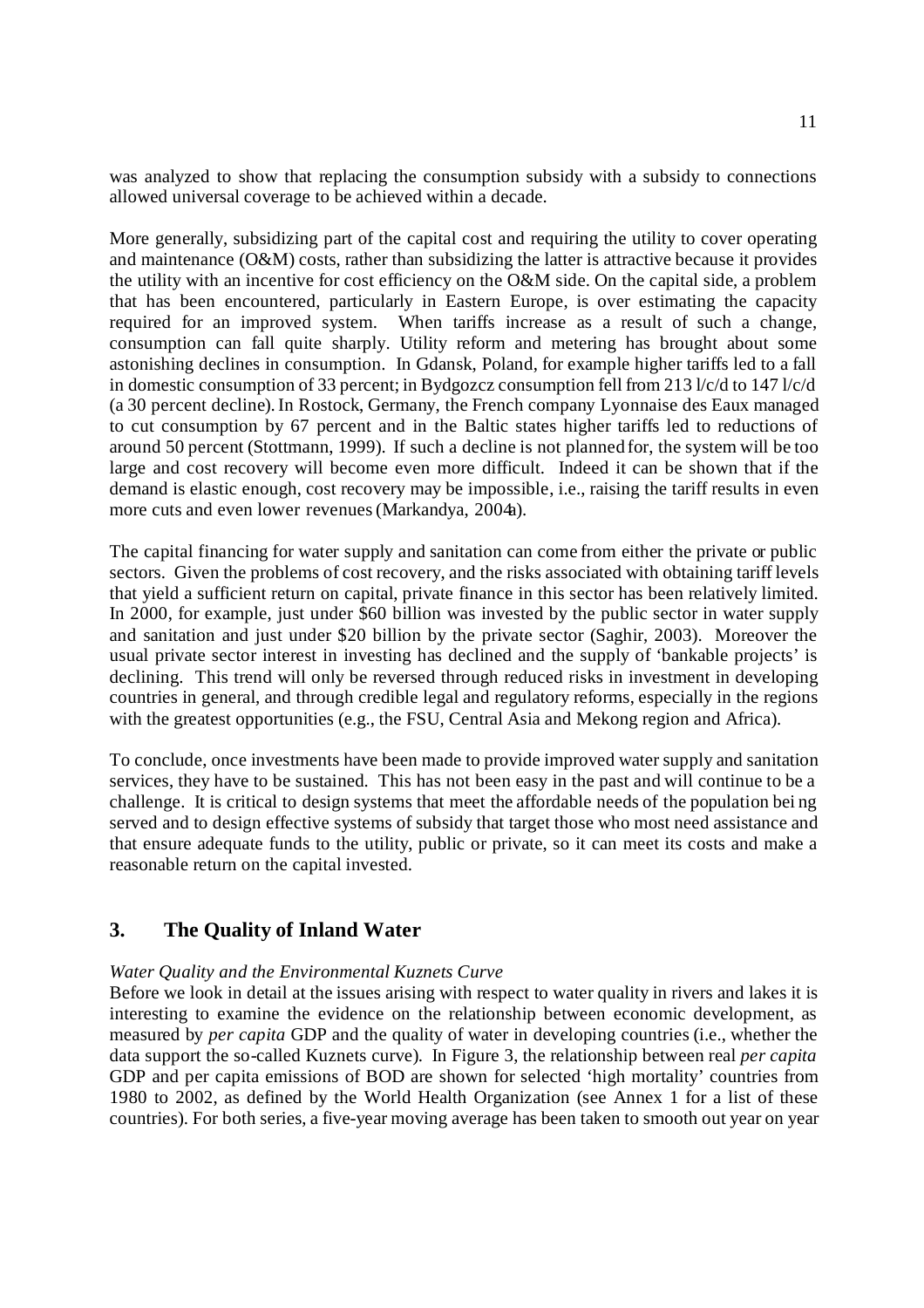cyclical fluctuations. As the graphs show, there is no clear evidence of the Kuznets hypothesis. Some countries show the 'inverted 'U' shape (Mauritius and India, to some extent); some show a 'U' shape, which is the opposite of the Kuznets hypothesis (Bangladesh and Morocco). Others demonstrate no clear pattern.

If, however, the panel data are taken for these countries and some others in the high mortality group<sup>8</sup>, the relationship between water quality and income can be estimated using the simple model of environmental Kuznets curve, as below:

 $BODPC = Intercept + \beta GDPPC + \delta GDPPC^2 + error term$ 

where BODPC is BOD emissions per capita, and GDPPC is real per capita GDP. The following results are obtained:

| -                   | -                                   |                       |         |         |
|---------------------|-------------------------------------|-----------------------|---------|---------|
| <b>Variable</b>     | <b>Parameter</b>                    | <b>Standard error</b> | t-Value | Prob    |
|                     | estimate                            |                       |         |         |
| Intercept           | 0.58745                             | 0.12884               | 4.56    | < .0001 |
| <b>GDPPC</b>        | $-0.00052$                          | 0.00020               | $-2.53$ | 0.0120  |
| GDPPC <sup>^2</sup> | 5.37245E-7                          | 6.257041E-8           | 8.59    | < .0001 |
| Turning point       | 0.46 kg (BOD emission), US\$ 481.32 |                       |         |         |
| R-square            | 0.6003                              |                       |         |         |
| Adj R-square        | 0.5970                              |                       |         |         |

**Table 8: Regression results using OLS** 

Water quality is represented by the variable, *biochemical oxygen demand* or *BOD*, which is the primary indicator of pollution in wastewater. The regression results show that there is a statistically significant relationship between income and an environmental degradation indicator (e.g., BOD emissions), but the relationship does not support the hypothesis of the environmental Kuznets curve. Rather the results suggest that, initially, water quality improves as incomes increase; but when per capita GDP reaches about US\$480, the quality of water begins to deteriorate and continues to do so at an increasing rate as incomes increase (Figure 4).

These results are similar to those obtained recently by Hettige, Mani and Wheeler (2000), who rejected the EKC hypothesis for industrial water pollution. They found that water pollution increases rapidly through middle income status and remains roughly constant thereafter. On the other hand, the results from the study by Grossman and Krueger (1995) support the EKC hypothesis but the turning point reaches a per capita income more than US\$7500 (i.e., dependent variable: annual mean concentration of BOD). We should note, however, that the data sets between these studies are not the same. Specifically, we look at high mortality countries only,

 <sup>8</sup> Fifteen high mortality countries were considered for the estimation because they have relatively more time series data available compared to the others. These countries are: Algeria, Bangladesh, Bolivia, Cameroon, Ecuador, Egypt, India, Mauritius, Morocco, Nepal, Nigeria, Pakistan, Peru, Senegal and Yemen. The periods covered are from 1980 to 2002, and the data were obtained from the World Bank (2003f). He regression also looked for fixed effects but none were found.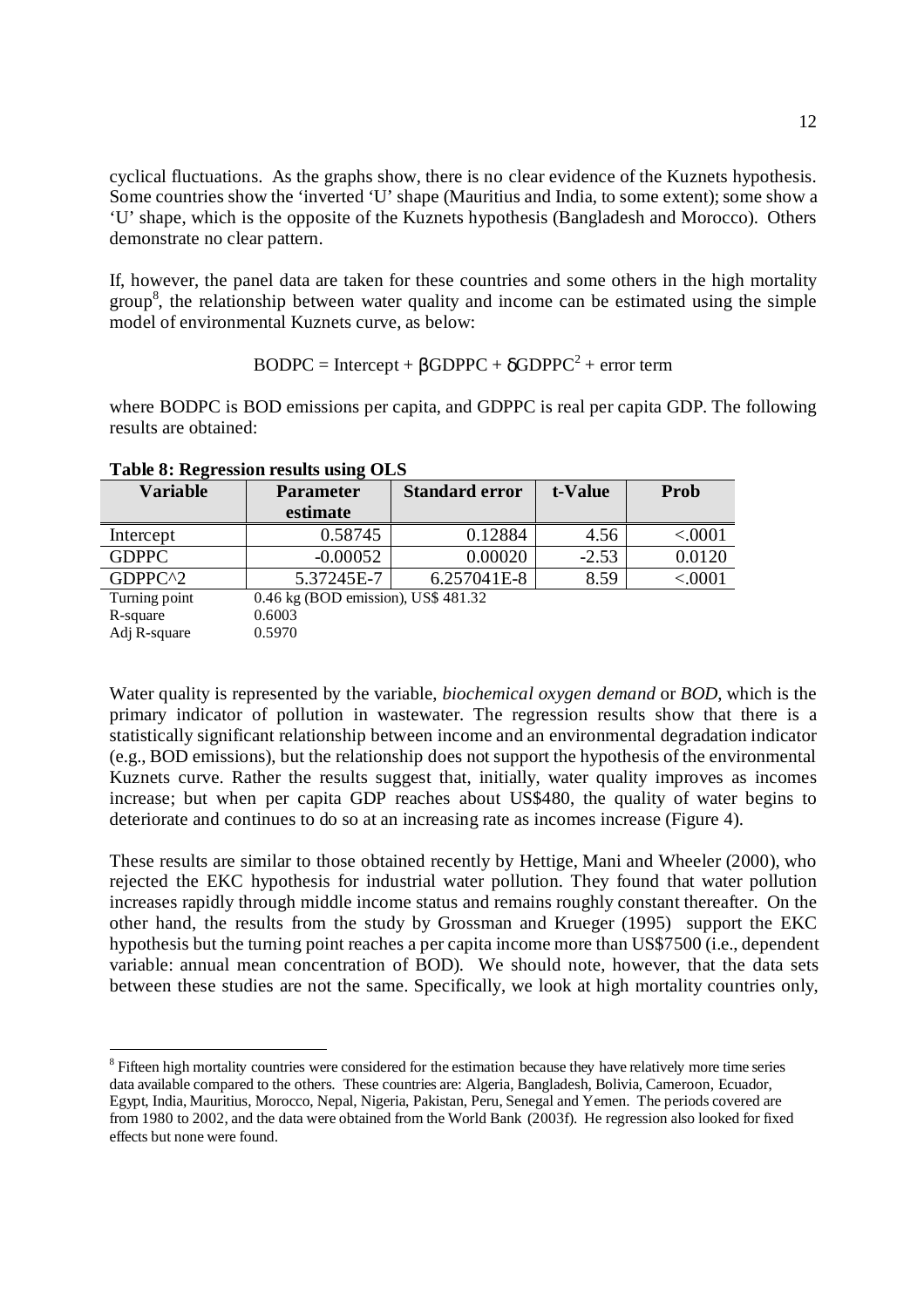going up to \$5000 per capita income whereas Grossman and Krueger look at a mixed group of countries with a higher upper income range and for different years.



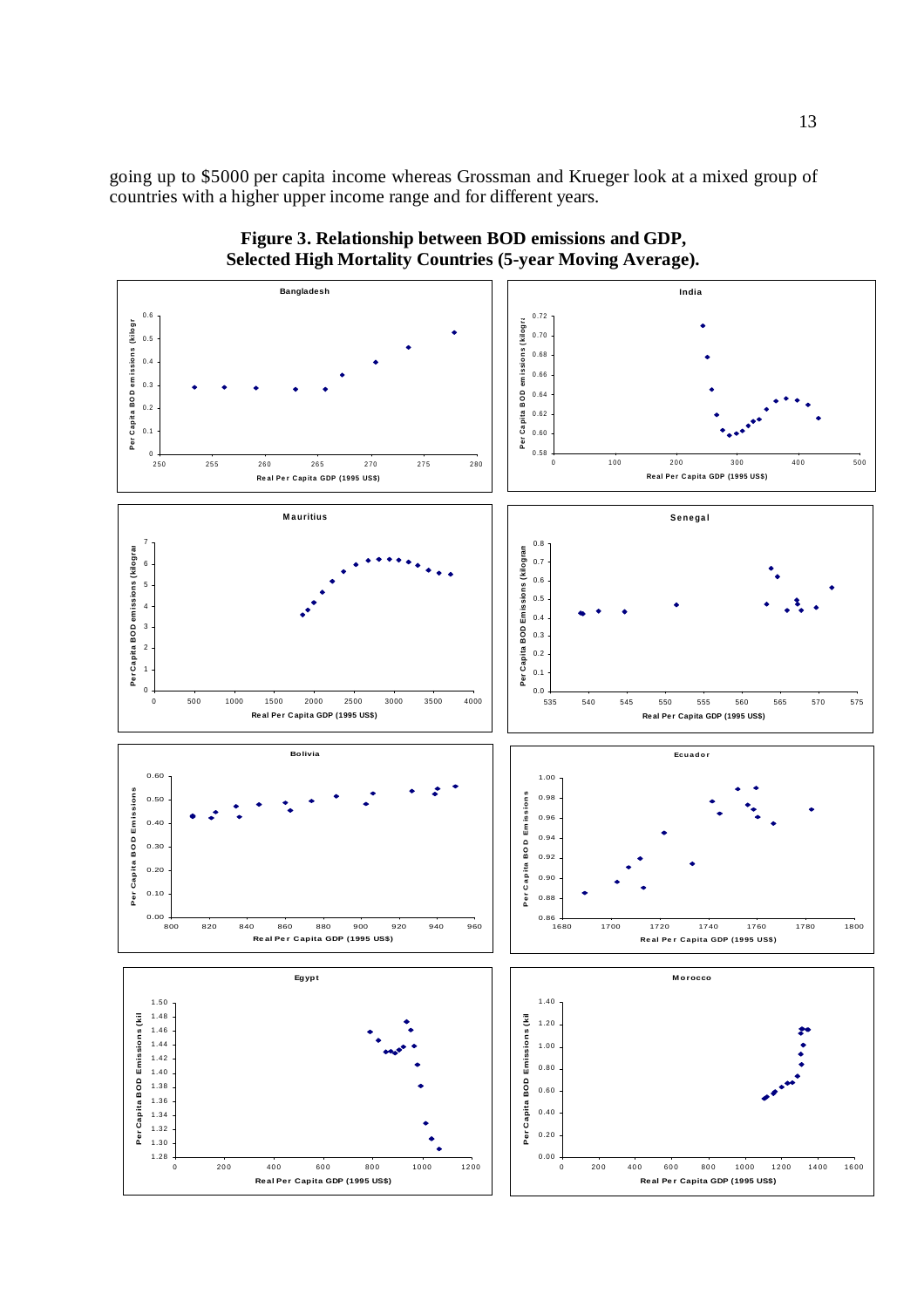

**Figure 4. Relationship between Per Capita GDP** 

This result, which is contrary to the Kuznets hypothesis suggests that water quality is a growing problem with development. Of course, the countries looked at are all relatively poor (the highest per capita income here is for Mauritius at \$4,500), and there may well be another turning point at much higher per capita incomes (e.g., Egypt). Even assuming this to be the case, however, the evidence does not support a simple Kuznets hypothesis but rather a more complex phenomenon, with multiple turning points, which need further investigation.

#### *Indicators of water quality in developing countries*

In this section, we look at the quality concerns arising with regard to inland water. Frequently, the quality of such water is poor in developing countries. Primarily, as a result of the increased demand on freshwater resources, high environmental costs have been paid. Some rivers no longer reach the sea; 50 percent of the world's wetlands have disappeared in the past century; 20 percent of freshwater fish are endangered or extinct; many of the most important groundwater aquifers are being mined, with water tables already deep and dropping by meters every year, and some are damaged permanently by salinization. Most of the collected wastewater in developing countries is discharged directly to surface waters without treatment. In addressing these problems, however, the focus is on the management of quantity of water, including investment in storage, flood control, and watershed management more generally; and promotion of policies that do not waste scarce water resources. Little reference is to be found in the development literature on improving the quality of freshwater directly. The Water Resources Strategy (World Bank, 2002), for example, discusses various interventions along the lines mentioned above, but has virtually nothing to say about directly improving the quality of the water.

This emphasis on the quantity side may well be justified, given the high costs of ensuring that rivers, lakes and ground water sources are clean. Moreover, the benefits of such investments are probably smaller in developing countries, given that a part of them are derived from recreational uses, for which poorer people are willing to pay less than richer people. Not all benefits,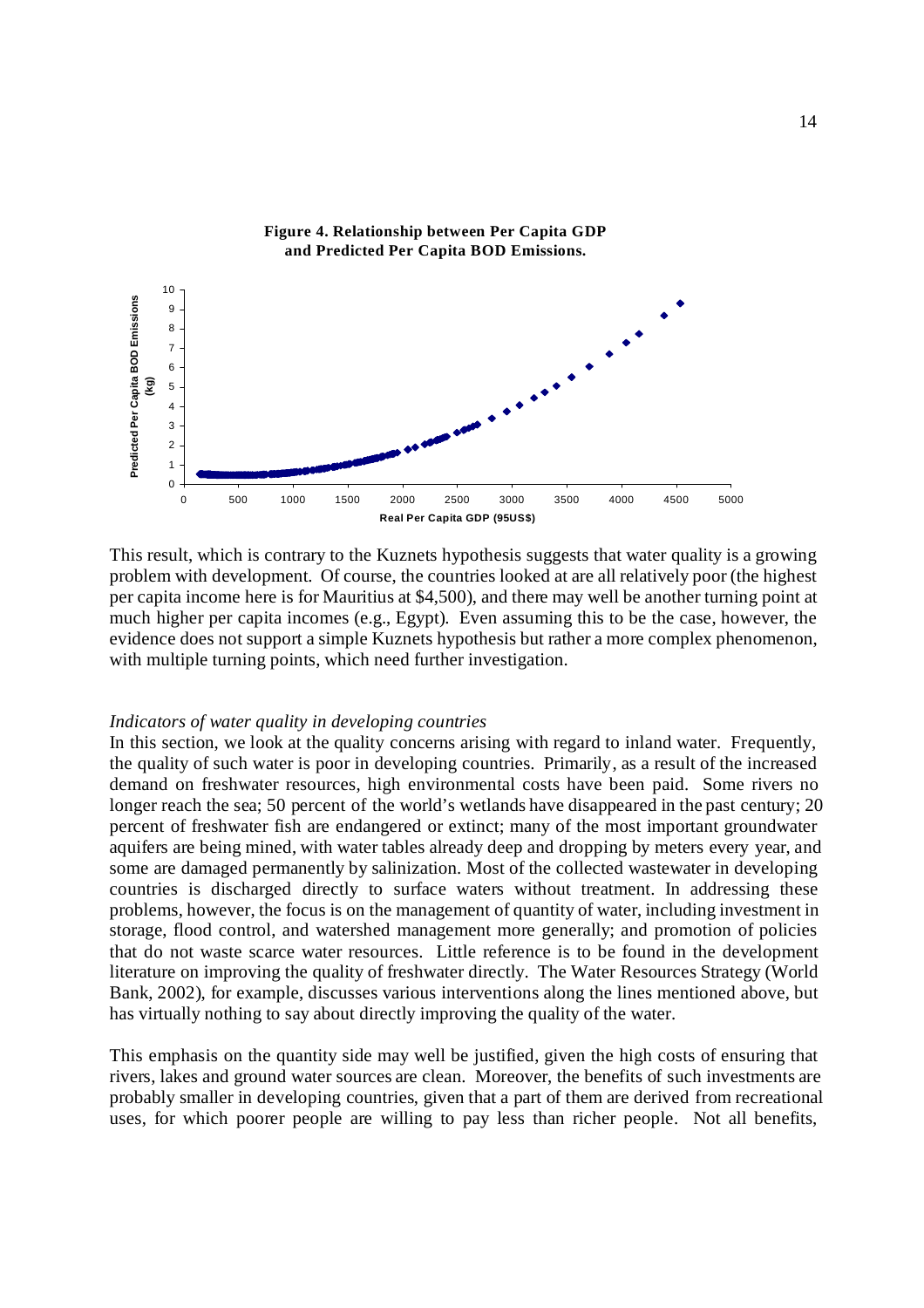however, are of this kind, and at least some water quality projects include benefits of lower costs of water treatment and use of treated water for irrigation.

There are, broadly, three types of benefits from cleaner water. The first is the *amenity benefit*, which refers to the use of water for recreational purposes and the value attached to it looking and smelling cleaner. The second is the *benefit of lower costs of treatment of the water source* before drinking and the possible benefits to those who use it without treatment. The last are the *benefits attached to cultural and religious values* of some rivers. These may be partly *use values* but also *non-use values*; and even for a poor country, these values may be significant enough to warrant investment in clean up. Unfortunately, there is no comprehensive review of projects generating each type of benefit, but there are useful and (probably) representative case studies of each. These are examined below.

### *Measures to Improve Inland Water Quality*

Although the most important contribution to improving water quality is to treat discharges in municipal or industrial effluent treatment plants, there are other measures that can be taken and the combination of measures chosen can make a big difference to the total cost of achieving a given improvement in quality. The general propositions that water quality is a broader management issue than just wastewater treatment, and that quality and quantity are related, are certainly correct and should be borne in mind when designing a control strategy for quality.

Other factors that are relevant include amounts of water abstracted, and discharges from nonpoint sources, notably agriculture. It is easy to construct examples of situations in which: (a) better management practices or pre-treatment of waste from single industrial or agro-industrial sources would be cheaper than taking the waste to a common treatment plant; (b) policies to reduce agricultural run-off through extension services and/or fiscal incentives such as taxes on pesticides and fertilizers can be a less expensive way of getting a better quality than higher levels of treatment; and (c) prohibiting abstraction in critical low flow periods can make a big difference to water quality during those periods at a relatively low cost.

Notwithstanding these observations, wastewater treatment remains the most important source of achieving improved water quality. Hence the section below looks at the potential benefits of such improvements and compares them to the costs of wastewater treatment. This is not to give such treatment an exclusive role relative to other methods, but to have a benchmark cost with which to compare the benefits.

*Arithmetic of the Costs and Benefits of Improvements in Water Quality for Recreation*  Before reviewing a number of case studies, it is quite informative to look at the costs and potential benefits of river and lake clean up in simple, 'back of the envelope' terms. The numbers are as follows:

Costs: The capital cost of providing secondary treatment in accordance with the urban wastewater directive of the EU ranges from  $\epsilon$ 89 to  $\epsilon$ 405 per person, depending on the population that is being served. The smaller the population, the higher the unit costs – the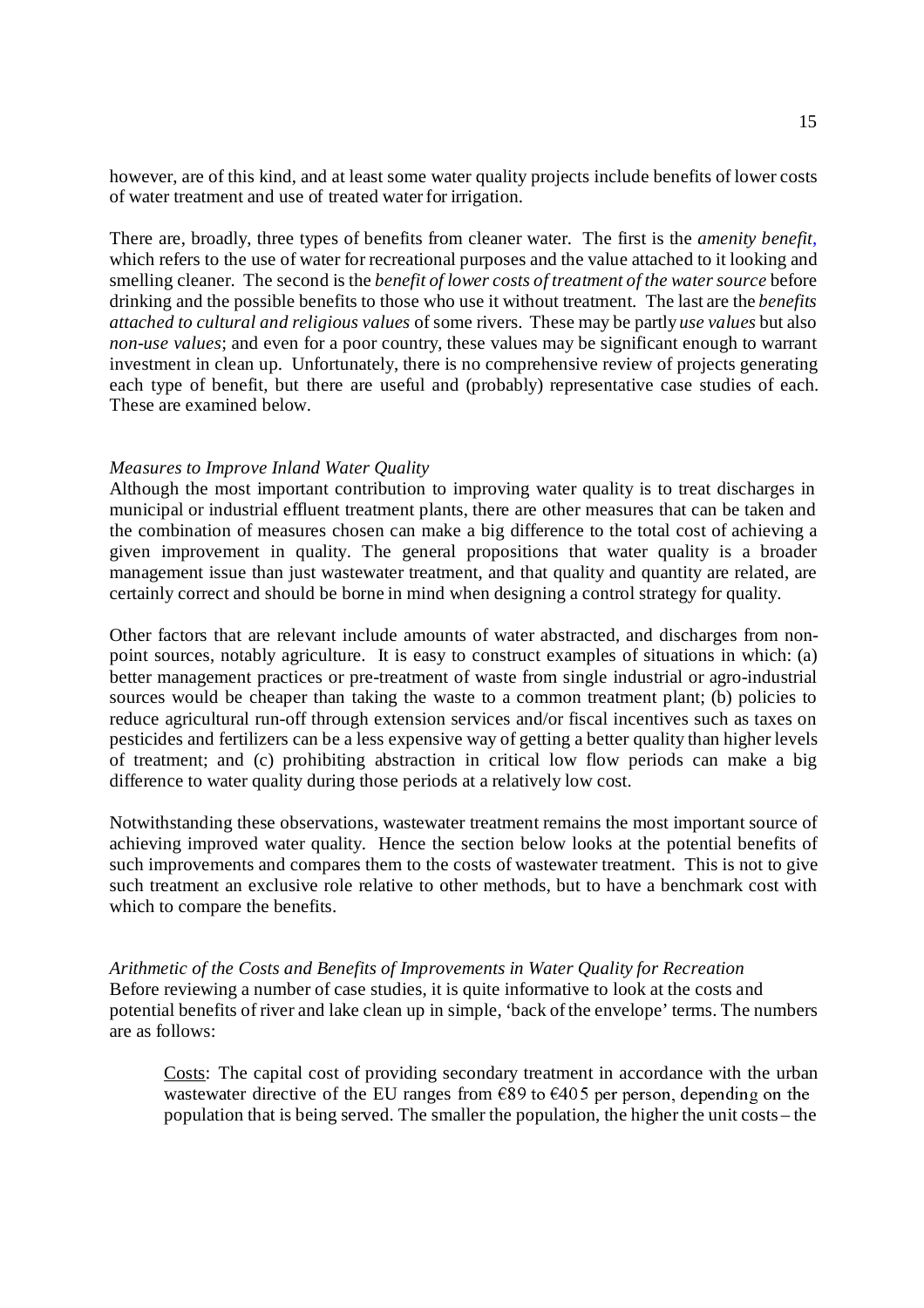lower figure applies to a city of 236,000, while the higher figure applies to a village of 2000. The operational costs have to be added to the capital cost, and the two can be combined by taking the levelized equivalent of the capital cost. In this example we have calculated the levelized capital cost taking a 25-year life for the plant and a 10 percent discount rate. The combined annual costs range from  $\epsilon$ 13.9 to  $\epsilon$ 72.6 per person. Data are taken from the Compliance Cost Study for Bulgaria (World Bank, 2003g).

Benefits: The total benefits will depend on the number of persons who make use of the recreational facilities. In Table 9, the total number of such beneficiaries is assumed to range from 10,000 to 150,000 per year. This number may also depend, of course, on the improvements generated in terms of water quality. The costs given in the previous paragraph refer to achieving standard in terms of BOD, COD, suspended solids, phosphorous and nitrogen that would, in most cases, represent a very significant improvement in water quality and allow most recreational uses, including game fishing where this was relevant.

Net Benefits: These will depend on how many urban areas there are that need the treatment facilities. In the calculations in Table 9, we allow this figure to range from one town of about 100,000, to ten such towns.

The figures in Table 9 give the breakeven benefit values for different combinations of users and polluters whose discharges have to be treated.

|             |       |       | <b>No. of Beneficiaries</b> |       |        |        |
|-------------|-------|-------|-----------------------------|-------|--------|--------|
|             | 10000 | 25000 | 50000                       | 75000 | 100000 | 150000 |
| Pop. ('000) |       |       |                             |       |        |        |
| 100         | 246   | 98    | 49                          | 33    | 25     | 16     |
| 200         | 492   | 197   | 98                          | 66    | 49     | 33     |
| 300         | 738   | 295   | 148                         | 98    | 74     | 49     |
| 400         | 983   | 393   | 197                         | 131   | 98     | 66     |
| 500         | 1,229 | 492   | 246                         | 164   | 123    | 82     |
| 600         | 1,475 | 590   | 295                         | 197   | 148    | 98     |
| 700         | 1,721 | 688   | 344                         | 229   | 172    | 115    |
| 800         | 1,967 | 787   | 393                         | 262   | 197    | 131    |
| 900         | 2,213 | 885   | 443                         | 295   | 221    | 148    |
| 1000        | 2,459 | 983   | 492                         | 328   | 246    | 164    |

# **Table 9: Breakeven Values of Benefits for Improved Inland Water Quality With Different Combinations of Number of Users and Polluters (**-

Source: Own calculations.

Note: The population of users is assumed to be located in identical towns of 100,000 each.

As there are very few studies of the benefits of recreational and other use in developing countries, these break-even values have to be interpreted in the light of benefit studies in developed countries plus a few in developing countries. In the **US**, values for improved fishery benefits range between  $\epsilon$ 60 and  $\epsilon$ 380 per househo ld per annum, depending on the exact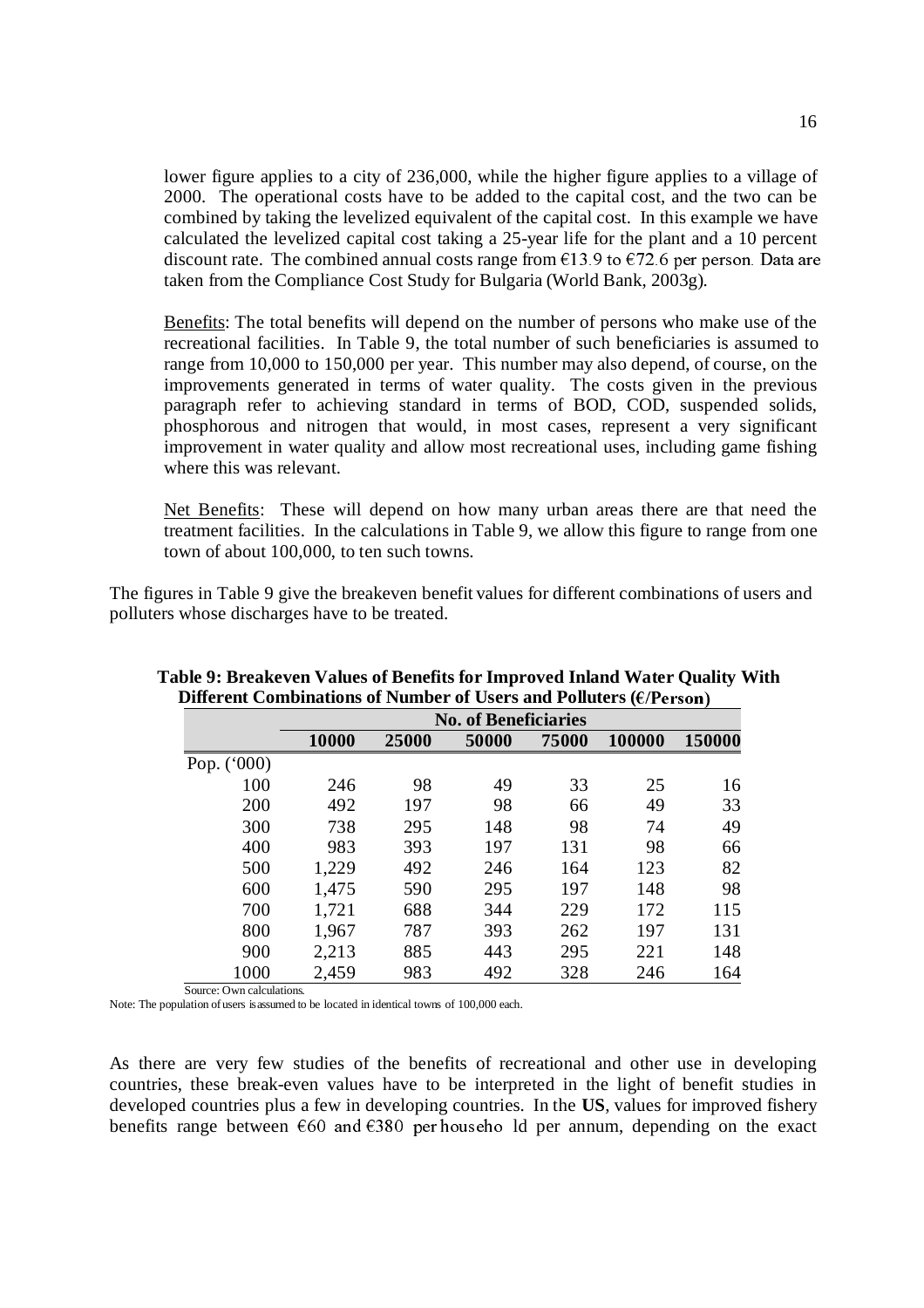improvement, the location, etc. (Olsen, *et al*, 1994; Sanders, *et al*, 1991; Hanemann, 1991). In the **UK**, Willis and Garrod (1995) estimated the benefits from improved flow rates on a 130 km stretch of river as between  $\epsilon$ 18 and  $\epsilon$ 23 per household per year  $\frac{9}{2}$ . In developing and transition countries, the figures are generally somewhat lower. In the **Philippines**, the benefits of improving river surface water so that it is fit for swimming ranged from  $\epsilon$ 11.1 to  $\epsilon$ 18.9 per user per year (Choe, *et al,* 1996). In **Latvia**, the benefits from making the Gauja River suitable for swimming and fishing were estimated at  $\epsilon$ 5.7 per person per year (Ready, *et al*, 2002). In **Thailand**, the benefits of improving water quality so that it moved from 'boatable' to 'fishable' were  $\epsilon$ 28.8 per household per year; and further improvements from 'fisha ble' to 'swimmable' were  $\epsilon$ 33.2 per household per year (Tapvong, *et al*, 1999). In **China** values for water quality for East Lake close to the town of Wuhan were made using CV and travel cost methods (Yaping, 2003). He found that improving quality from 'existing to 'boatable' gave a per capita benefit of  $\epsilon$ 1.2 and  $\epsilon$ 1.8. Going from 'boatable' to 'swimmable' gave a benefit of between  $\epsilon$ 2.2 and  $\epsilon$ 4.7 per person.10 Finally, we have a study from **Hungary** where a clean up program was valued in terms of willingness to pay to prevent further deterioration of water quality. The estimate was a WTP of  $\epsilon$ 22.5 per person per year for this benefit<sup>11</sup> (Mourato, *et al*, 1999).

The message from Table 9 and these studies is that clean up projects for rivers and other inland water bodies are unlikely to be justifiable unless the number of beneficiaries is large relative to the number of polluters whose waste has to be removed, or unless there are significant nonrecreational benefits to improving inland water quality. Just looking at amenity benefits to start with, we can see that, for example, with 150,000 users and only 100,000 polluters, the breakeven value is around  $\epsilon$ 16, which might be feasible from some locations in Asia and Eastern Europe. On the other hand, with the number of polluters well in excess of the number of users (which is typically the case), the break-even values are much too high.

### *Evidence on the Non-amenity Benefits of Cleaner Inland Waters*

What evidence do we have on non-amenity benefits of cleaner inland waters? From the ecological perspective, the case has been made for significant impacts of deteriorating water quality on fisheries, health and eco-systems. The valuation of these in economic terms, however, is much more difficult. We consider here the experience of two seas (the Black and Caspian), a river (the Ganges in India) and a lake (Lake Mariut in Egypt).<sup>12</sup>

For the Black and Caspian Seas, for example, fish catches have been declining, and part of the decline is attributable to the impacts of eutrophication, industrial pollution, overfishing and the introduction of exotic species. Quantifying these impacts separately, however, has not been done

l

<sup>&</sup>lt;sup>9</sup> All benefits figures are in 1999 Euros. Original studies have been converted to Euros to make them comparable with the cost estimates.

 $10$  CVM values were the higher of the range of value; travel cost estimates were the lower.

 $11$  All values have been converted to Euros, at the prevailing exchange rates of the year in which the studies were carried out.

<sup>&</sup>lt;sup>12</sup> Another interesting study on the non-amenity value is that by Emerton, *et al (1999)* for Nakivubo wetlands in Uganda. It does not value the quality of water in wetlands as such but rather the value of wetlands in purification of sewage loads from Kampala. The savings in sewage treatment account for most of the economic value of the wetlands. As the authors note, however, important non-amenity values, such as non-use values, and the impact of the sewage loads on wetland crops have not been valued and need further research.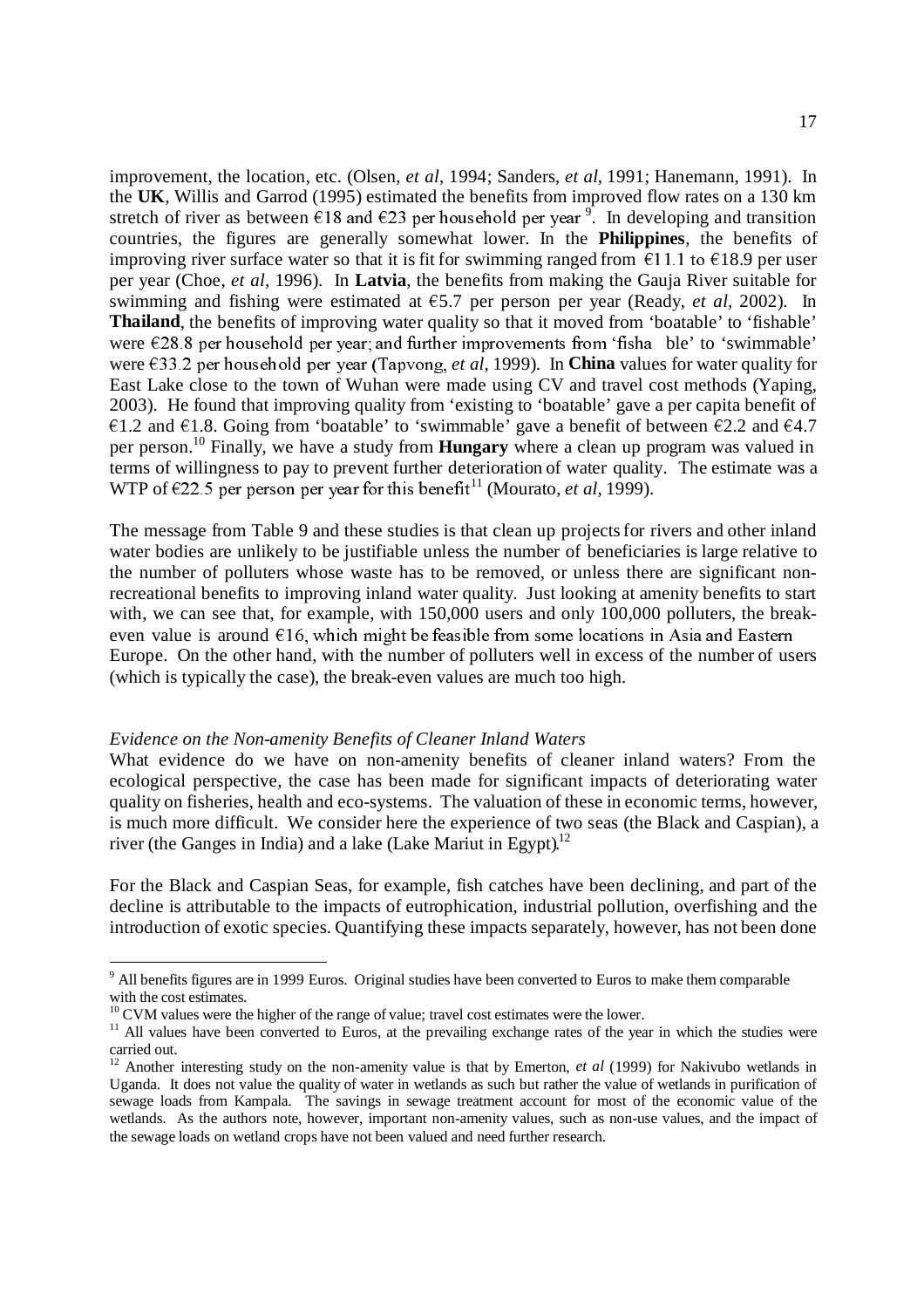for the Caspian Sea. One cannot say how much of the loss of the sturgeon is due to the damming of the major rivers flowing into the Sea, how much to illegal fishing and how much to the increasing loads of industrial pollution, including the oil spills that occur there regularly (Markandya, 2004a). For the Black Sea an estimate was made (Knowler, *et al,* 1997) of the increase in profits from fisheries that would arise from investments in eutrophication. The numbers are somewhat speculative, but even if we accept them, they explain between 14 and 21 percent of all identified benefits of the program (Arin, 2001). Of the remaining benefits amenity dominates (60 to 63 percent), followed by health (7 to 14 percent) and agriculture (9 to 12 percent). The resulting calculations marginally 'justify' the World Bank/GEF Strategic Partnership's investment program, although the benefit estimates must be treated with some caution, especially those relating to fisheries and agriculture<sup>13</sup>.

Another case where non-amenity benefits were examined with some care was the Ganges Clean Up Plan. In this study, it was concluded that (a) fisheries benefits could not be quantified, (b) direct health benefits were small and, (c) if biodiversity benefits existed, they could not be valued in money terms. More details of this study are given in the next section.

In the case of Lake Mariut, which is immediately South of the coastal city of Alexandria, the authorities decided to divert the city's sewage from the sea to the lake, to reduce pollution on Alexandria's beaches. As a result the value of its fisheries declined from \$8 million in 1950 to 0.5 million in 1985. With the growth in industry the level of sewage increased to such an extent that the water from the lake, which flows into the sea, is now so polluted that the original objective of the diversion has been lost (World Bank, 2003h).

There are many other studies where non-amenity benefits of better quality water have been cited to a lesser or greater degree but not fully quantified in physical terms and hardly at all in money terms. Examples include the following river, lake and coastal zone projects supported by the GEF: (a) in Africa: Algeria (El Kala National Park and wetlands), Guinea and Guinea-Bissau (coastal zone management), Kenya (Tana River and Lake Victoria), Malawi (Lake Malawi), Mozambique and Namibia (coastal biodiversity), Niger (Niger River), Senegal (Senegal River Basin), South Africa (Cape Peninsula), and the Nile River; (b) in South America: Chile; (c) in Asia: China (Hai River), Philippines (River Basin Management, Mekong River; and (d) in Europe: Croatia (Karst eco-systems), Georgia (Kolkheti wetlands), Russia (Lake Baikal), Ukraine (Azov-Black Sea), Lake Orhid and River Danube.

### *Non-use Benefits of Cleaner Water*

In the case of exceptional water bodies, there could be non-use benefits that justify clean-up. Some of these have been quantified, and a good example is the Ganges study, which is cited below. Other cases where non-use values have been estimated and related to water quality, however, are hard to find. In fact the only studies we could find that came under this category

<sup>&</sup>lt;sup>13</sup> The agriculture benefits arise from the improved yields that would result when nutrient applications are **reduced** as a result of demonstrating to farmers that environmentally friendly practices are actually commercially beneficial as well. Typically, such an assumption turns out to optimistic about the rate of adoption of the new methods. The other problems with estimating non-amenity benefits arise from predicting the impacts of marginal changes in nutrients when the limited evidence available refers to the impacts of the total loadings that currently exist.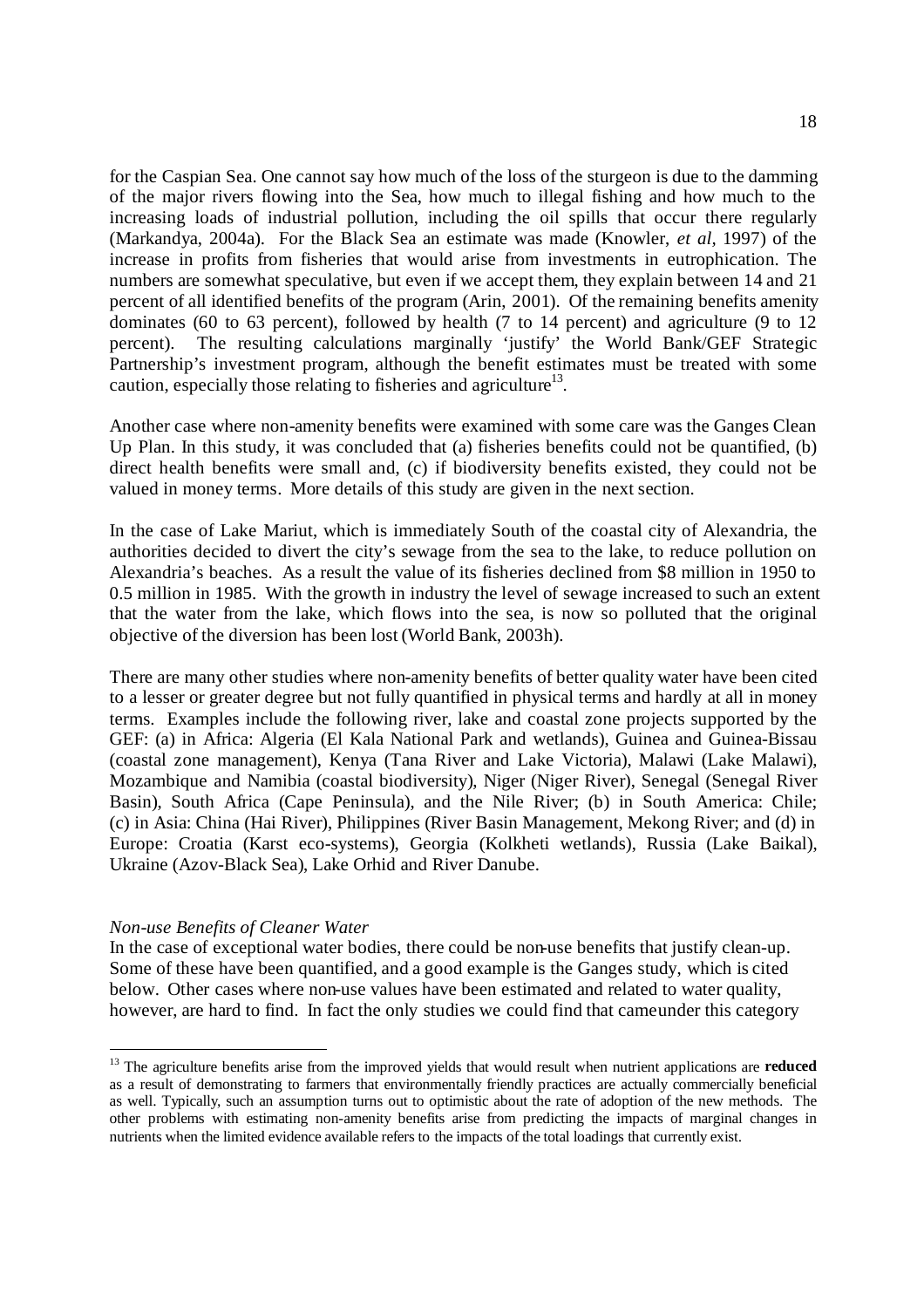were for the US (see Bergstrom, *et al*, 2001). Hence it is difficult to make a case for clean-up on these grounds**<sup>14</sup>** in developing countries.

### *Case Studies of Surface Water Quality Improvements (1) The Clean Up of the Ganges in India*

The Ganges is one of the most important river systems in the world, 2,510 kilometers (km) long and with a basin covering 861,404 square km. Currently, half a billion people, almost one-tenth of the world's population, live within the river basin at an average density of over 500 per square km. The local population is projected to increase to over one billion people by the year 2030. There are about 52 cities, 48 towns, and thousands of villages in its basin. Nearly all the sewerage from these populations goes directly into the river, totaling over 1.3 billion liters per day, along with a further 260 million liters of industrial waste, runoff from the 6 million tons of fertilizers and 9,000 tons of pesticides used in agriculture within the basin, large quantities of solid waste and, thousands of animal carcasses and several hundred human corpses released into the river every day for spiritual rebirth. The inevitable result of this onslaught onto the river's capacity to receive and assimilate waste has been an erosion of river water quality, to the extent that, by the 1970s, large stretches (over 600 km) of the river were effectively dead from an ecological point of view.

The "Ganga Action Plan (GAP)", an important environmental project to clean the Ganges, originated from the personal intervention and interest of the late Indira Gandhi. The GAP was launched in February 1985 and was largely completed in 1998. The final cost of the GAP is estimated at Rs. 11.2 billion (\$318 million) in 1995 prices. The operating costs of the program run at around Rs356 million (\$10 million).

The GAP has been, perhaps, the largest single attempt to clean up a polluted river anywhere in the world. Although a number of other international scale river basin clean-up programs have been effectively implemented in other countries, none has the full spectrum of geographical, ecological and socio-cultural complexities that faced the Indian Government during the GAP's implementation. The sums of money referred to above are large by any standards, and were committed with the main objective of raising the river water quality to bathing standard. As a result of GAP, the quality of water in the Ganges has shown varying improvements in absolute terms since 1985. The dissolved oxygen levels have been improving in some areas but in others, particularly the lower stretches, they have continued to decline. Similar improvements in phosphate and nitrate concentrations have been observed since the early 1990s. However, a proper comparison of the water quality "with" and "without" the project requires the use of a sophisticated water quality model to account for what quality would have been in later years without the project. The results of such a model in the case of the Ganges show that some improvements in water quality (measured in terms of dissolved oxygen and biochemical oxygen demand (BOD)) were observed everywhere, albeit quite small ones in some places. It is also worth noting that a total stretch of about 437 km still violates the permissible level of 3.0 mg/l of BOD. In terms of dissolved oxygen, the level throughout the river is now more than 5.0 mg/l.

l

<sup>&</sup>lt;sup>14</sup> Indirectly, one could argue, however, that support for GEF projects that involve reduced pollution loads in ecologically important water bodies is a reflection of the international non-use WTP. But if the purpose of this kind of assessment is to inform that decision the argument becomes circular and cannot be used.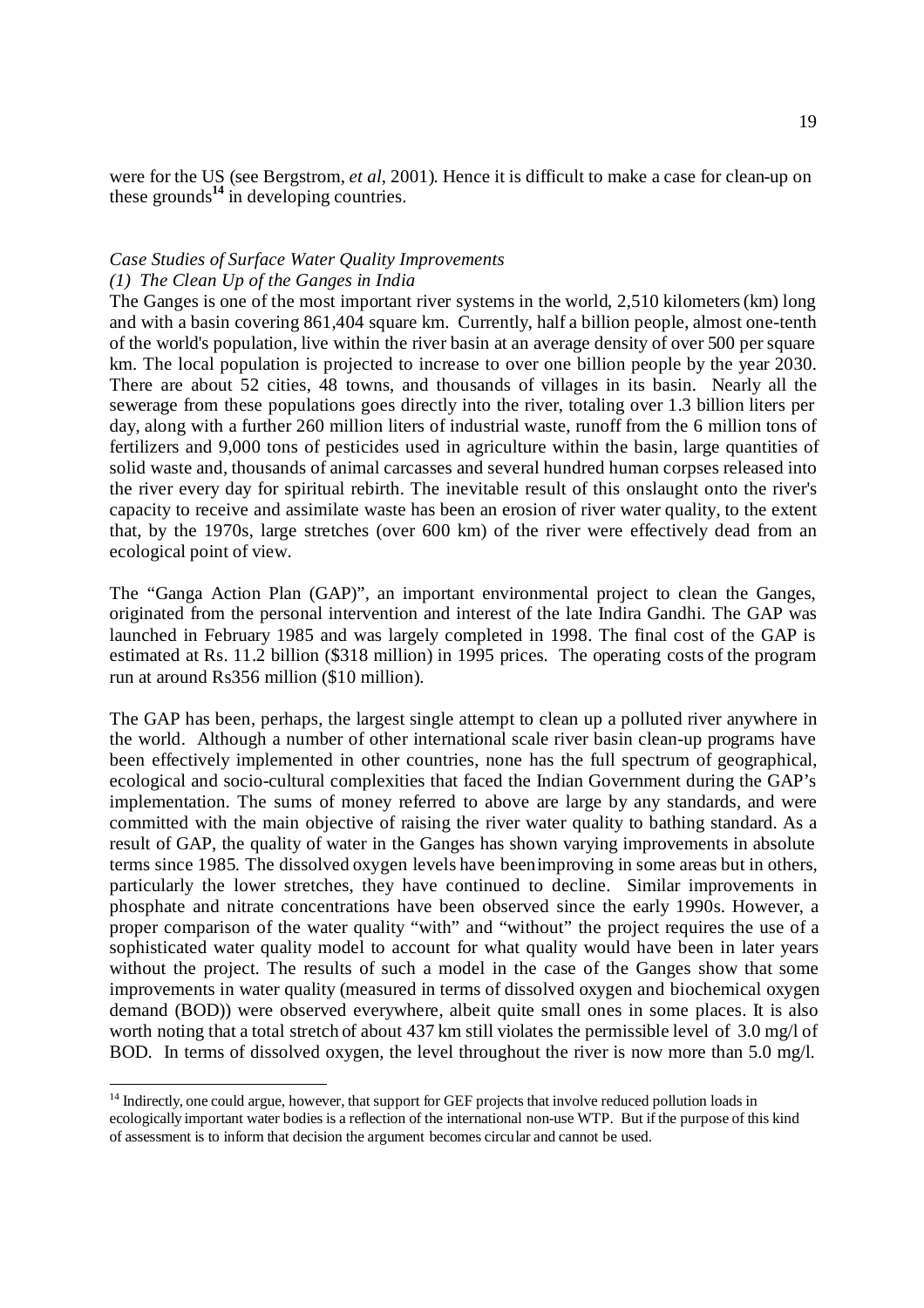Without the GAP, more than 740 km would have violated the BOD limit, with about 1000 km having BOD levels in excess of 10 mg/l. So, in summary, some improvements in water quality have been achieved. The important question is, what are these worth in money terms, taking account of the broadest set of values placed on cleaner water?

There are multiple benefits from cleaning the Ganges. There are user benefits accruing to people who stay near the river or visit the river for pilgrimages or tourism. These will be in the form of recreation and health benefits from direct and indirect exposure, and are called user benefits. They will also include benefits to fishermen, farmers and those for whom employment is created as a result of the project. Fishermen get benefits of improved fish production. Farmers get some type of irrigation and fertilizer benefits by using treated water and sludge from the sewage treatment plants of GAP.

The other category of benefits is non-user benefits, accruing to the people who are not staying near the river but gain welfare from knowing that the river is clean. Especially important in this regard is the religious significance of the river to Hindus but also relevant are the biodiversity benefits – the Ganges supports 25,000 or more of species of biodiversity ranging from microorganisms to mammals. There are a number of international species comprising of mammals, reptiles and birds supported by the Ganges ecosystem.

Also, the investment projects for cleaning Ganges provide employment to unemployed or underemployed unskilled labor in India, and contribute benefits in the form of cost savings to water supply undertakings along the river. Hence, the beneficiaries from cleaning Ganges can be classified as users, non-users, health beneficiaries, farmers, unskilled labor, and fishermen. Finally, there are the biodiversity benefits not captured in the program.

In a post-project evaluation, an estimation was made of several categories of benefit and these were compared to the costs (for details see Markandya and Murty, 2001) as presented in Table 10 below.

The table shows that overall the project is viable at a 10 percent discount rate (the official rate used by the Government of India) and yields a rate of return of around 14 percent. It is important to note, however, that the bulk of the benefits come from the non-users (67.2%), principally those who have a religious value for the river, and from the employment creation as a result of the project (18.8%). Without these, the project would never have been viable and indeed the direct benefits are quite small.<sup>15</sup> The study was also instructive in showing that positive net benefits would not guarantee successful implementation of the project. That would require the operational and maintenance costs to be sustainably financed from one or more sources: the polluters, via a wastewater charge; the beneficiaries, via a charge on non-users and users; or a subsidy from the central government. Unfortunately, this issue has not been resolved and the ongoing operations from the project are in some difficulty as a result.

l

<sup>&</sup>lt;sup>15</sup> There is a issue about whether or not the benefits of lower treatment costs should be included in the above. The authors of the study took the view that they should not, because one has already accounted for the improvements in health and other benefits and to include the savings in treatment costs would be double counting.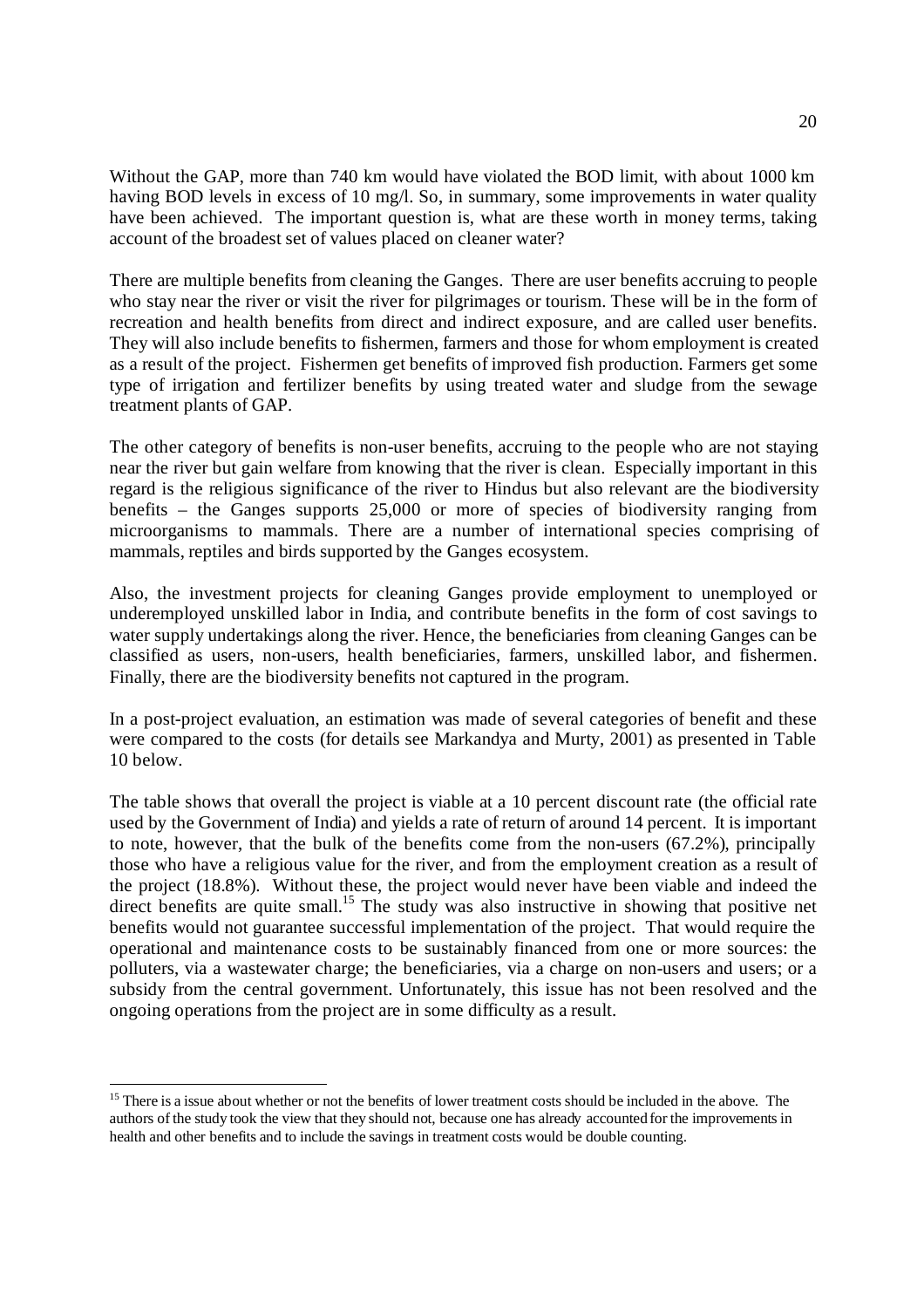| Category                            |       | <b>Benefits/Costs</b> | <b>Description</b>                                            |
|-------------------------------------|-------|-----------------------|---------------------------------------------------------------|
|                                     | \$Mn. | As $%$                |                                                               |
| <b>Users</b>                        | 0.8   | 0.3                   | CV survey of residents within 0.5 km of bank and visitors     |
| Non-users                           | 195.2 | 67.2                  | CV survey of literate urban residents in 4 Indian cities      |
| Farmers                             | 16.3  | 5.6                   | Estimated benefits of fertilizer value of sludge              |
| Health                              | 23.5  | 8.1                   | Epidemiological study of villages near river before and       |
|                                     |       |                       | after the program, compared to control group far from the     |
|                                     |       |                       | river                                                         |
| Unskilled labor                     | 54.5  | 18.8                  | Benefits of job creation reflected in a shadow price of labor |
|                                     |       |                       | of $0.5$                                                      |
| Fishermen                           | N.A   | N.A.                  | It was not possible to estimate these benefits, despite       |
|                                     |       |                       | considerable efforts to collect the data.                     |
| Biodiversity                        | N.A.  | N.A.                  | The program did improve natural habitats but a value for      |
|                                     |       |                       | these improvements could not be elicited.                     |
|                                     |       |                       |                                                               |
| <b>Total Benefits</b>               | 290.4 | 100.0                 |                                                               |
| <b>Industry Costs</b>               | 42.7  | 24.8                  | Industry is required to take an number of measures to treat   |
|                                     |       |                       | effluent before release                                       |
| <b>Public Sector</b>                | 129.8 | 72.5                  |                                                               |
| Costs                               |       |                       |                                                               |
| <b>Total Costs</b>                  | 172.5 | 100.0                 |                                                               |
| <b>Net Benefits</b><br><b>A A A</b> | 117.8 |                       |                                                               |

**Table 10: Benefits and Costs of Ganga Action Plan (\$Mn.)** 

Source: Markandya and Murty (2001)

 $\overline{a}$ 

Note: All costs and benefits are in present value terms, discounted at 10 percent. Note: still marginally have MB>MC even if cut non-use benefit estimate by 50%.

### *(2) The Nura River Clean Up*

The Nura River in the Republic of Kazakhstan has been the recipient of a significant amount of mercury (about 3,000 tons) from a synthetic rubber factory nearby, which is no longer operating. This has consequences not only for the quality of the water *per se*, but also on the well being of the direct water users (World Bank, 2003). Over the operating lifetime of the factory, mercury was discharged from industrial processes and has accumulated at the plant site and in the topsoil of the flood plain, riverbed and banks. The Nura River project has the following components: (a) clean-up of the Nura River Basin; (b) rehabilitation of the Intumak Dam and Reservoir; (c) capacity building of Basin authorities; and (d) project management and monitoring. The targets of these four components are to reduce the large concentrations of mercury that poses health risks to the local population both through direct exposure and contamination of the Basin's water supply, and to improve flow control within the Basin<sup>16</sup>. These targets translate to security of water supply in terms of it being safe for direct consumption and accessibility (guaranteed delivery supply at a regular basis). The project is specifically noted in Kazakhstan's Country Assistance Strategy, and meets the Millennium Development Goal on providing access to clean water.

Multiple parties are expected to benefit from the project, such as: the *water suppliers* (in the cities of Astana, Temirtau and Karaganda), through incurred savings from drawing water from

 $16$  e.g., for flood management and protection of downstream wetlands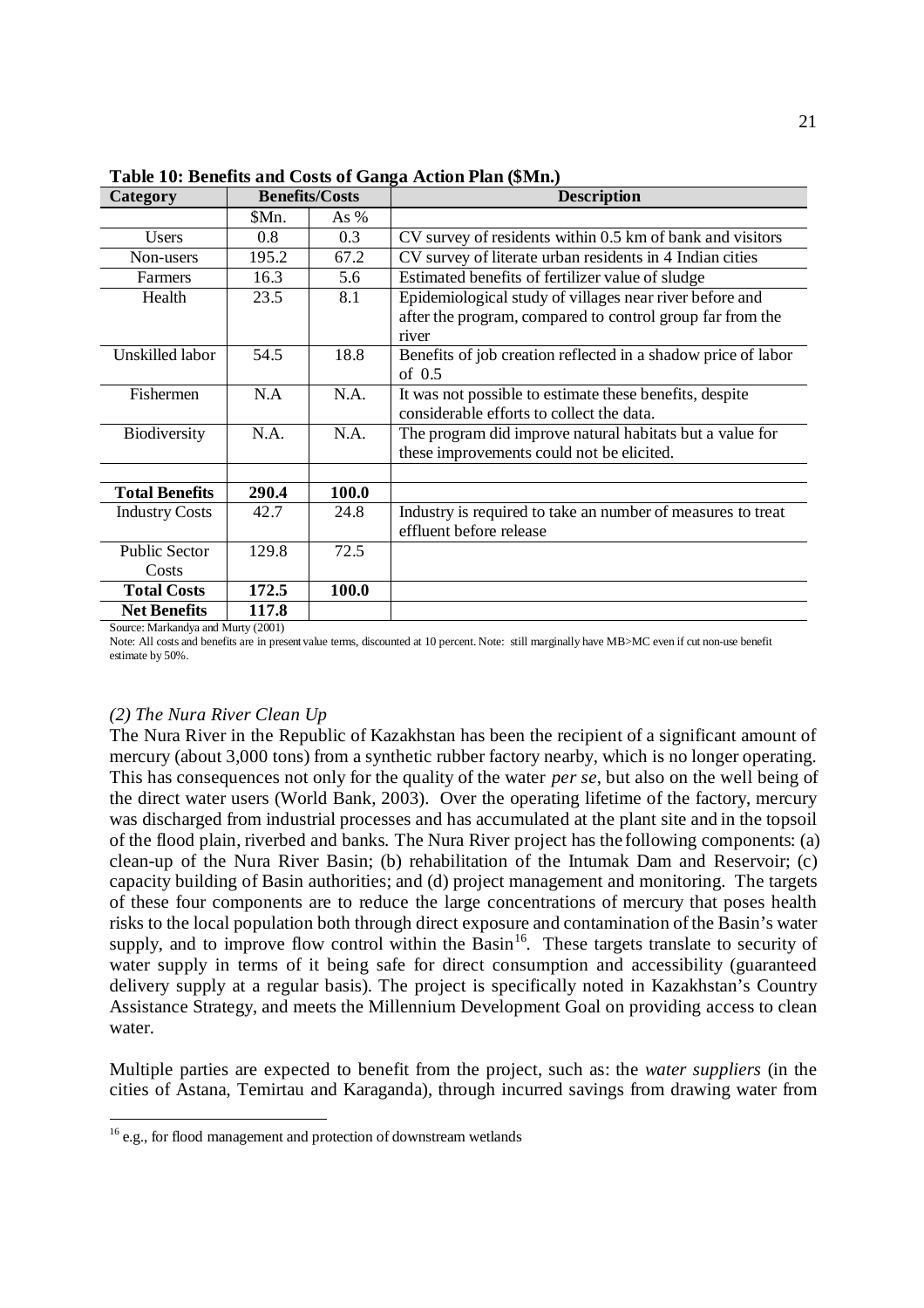the Nura River instead of the Irtysh-Karaganda Canal, as well as an improvement in the regularity of supply as a result of the project; *local water users*, through reduced health risks and more regular water supply; *recreational visitors* (hunters, fishers and tourists), through more and cleaner water in the Nura River and Kurgalzhino Wetlands Protected Area; and *other community members*, through improvement in biodiversity levels (i.e., non-use values). Table 11 shows the total project costs and the estimated benefits. The positive value of net benefits infers that the project is viable at a 12% discount rate. Most importantly, however, the majority of the benefits (95%) are from the savings to water suppliers. Although health issues feature largely in the public discussion about the plant, the direct health benefits of the clean up of the mercury do not appear to be very large. This may partly be the result of problems in identifying the impacts of mercury pollution on the population, and partly the consequence of the fact that people, knowing of the dangers of such pollution, have taken effective avertive action (savings on avertive action are of course a benefit).

|                              | Cost (US\$ Mn.)        | <b>Description</b>                                           |
|------------------------------|------------------------|--------------------------------------------------------------|
| <b>Project Cost</b>          | 54.1                   | Components: Nura Valley Mercury Clean Up; Intumak            |
|                              |                        | reservoir rehabilitation; Nura-Sarysu River Basin Authority  |
|                              |                        | Strengthening; Project Management and Monitoring             |
| <b>Beneficiaries</b>         | <b>Benefits (US\$)</b> |                                                              |
| Water suppliers              | 76.9                   | Savings in costs of water from a more expensive source       |
| Local water users            | 2.8                    | Reduction in health risks from direct consumption of water;  |
|                              |                        | Regular source of water                                      |
|                              |                        |                                                              |
| <b>Recreational visitors</b> | 1.2                    | Fishermen, hunters, and tourists, who exploits the           |
|                              |                        | recreational services of the Nura River banks and the buffer |
|                              |                        | zone of the Kurgalszhino Wetlands Protected Area, based on   |
|                              |                        | interviews of the use of the facilities.                     |
| Other community              | 0.5                    | Those who value biodiversity protection by improving the     |
| members                      |                        | water quality based on a CV study.                           |
| <b>Net Benefits</b>          | 80.9                   |                                                              |
|                              |                        |                                                              |

**Table 11: Benefits and costs from the Nura River Project** 

Source: World Bank (2003i). Project Appraisal Document for the Nura River Clean Up Project and background studies. Notes: All figures are discounted at 12%.

# *(3) The Davao River and Times Beach in the Philippines*

Choe, *et al* (1996) conducted a study in Davao City, Philippines where they attempted to estimate the economic value that people place to improve the water quality of the rivers and sea near their community. Although the majority of the households have their own water-sealed toilets that drain into large septic tanks, effluent from the tanks reaches the surface waters of the province. The most popular beach in the area is Times Beach, whose quality has deteriorated due to nearby discharge of the Davao River, such as silt, household waste and industrial waste. Due to high levels of pathogens and fecal coliforms found in the water, the city's Health Department issued warnings about the health risks of swimming at the beach. Furthermore, the deterioration of the beach discouraged other recreational activities, such as picnics.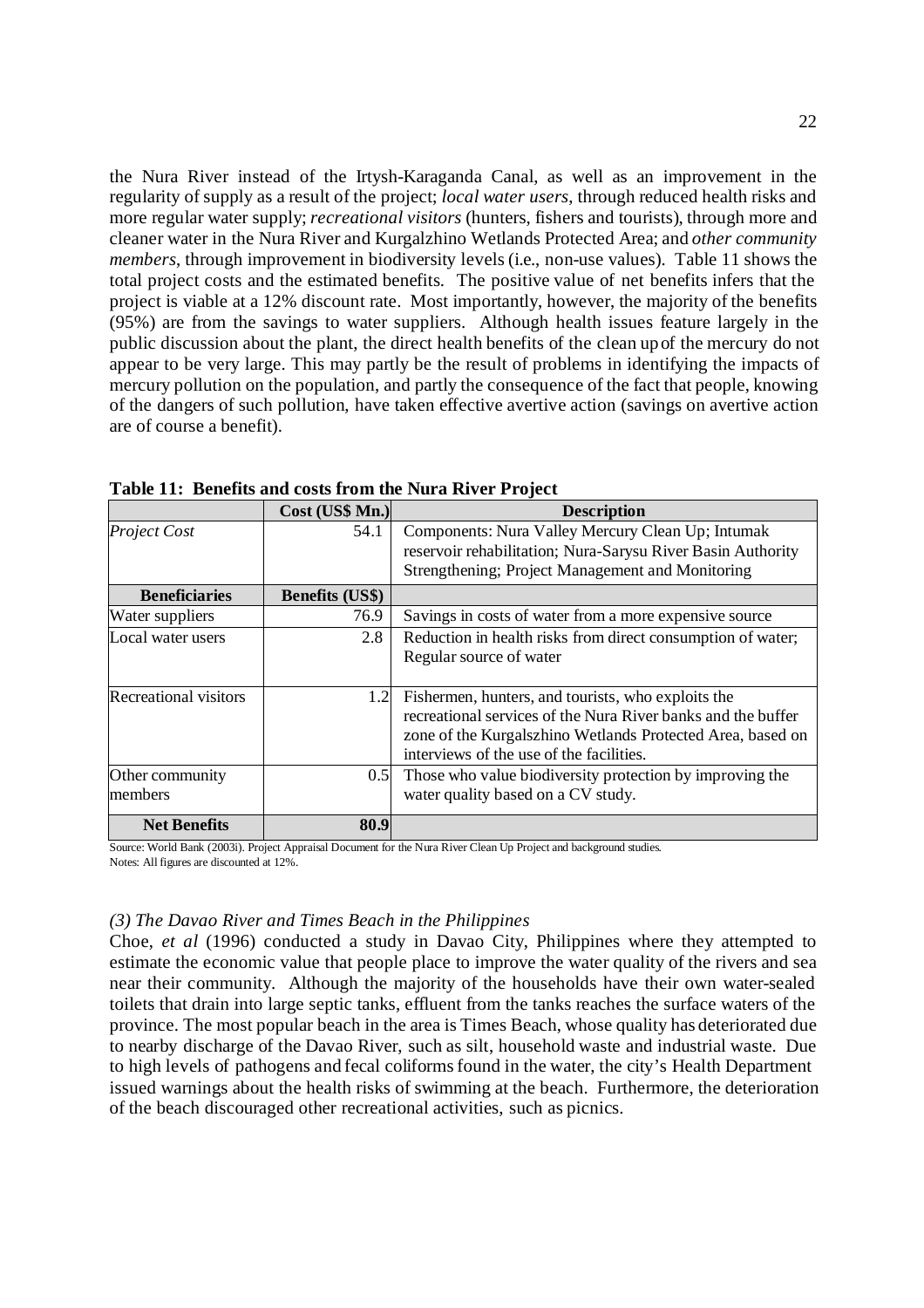For the study, surveys were conducted through the Contingent Valuation Method (CVM) and the Travel Cost Method (TCM), which intend to capture the respondents' stated preferences and revealed preferences, respectively. The hypothetical scenario is as follows: *There is a city-wide plan to clean up the river and sea (by waste treatment), and make Times Beach safe again for swimming and other recreation activities. The implementation of the Plan would require a monthly fee at a continuing basis to maintain the cleanliness of the surface water body. Assume that other households and industries will do their fair share and other actions would be taken to ensure the accomplishment of the Plan.* The estimated cost of this Clean-Up Plan ranges from \$5 to \$15 per household per month, but this cost was not revealed to the respondents during the survey.

From CVM, the estimated average willingness-to-pay values of the users of Times Beach for water quality improvement ranges from \$1.2 to \$2.04 per month. There were also people who were interviewed but were non-users of the beach. The mean WTP of these people for an improvement of the water body's quality ranges from \$0.04 to \$1.4 per month. These values capture the non-use values for cleaning up the beach, such as significance regarded on enhanced aquatic life and aesthetics. On the other hand, the estimated monthly WTP from TCM ranges from \$1.44 to \$2.04 per user. Notice that the estimates from both valuation approaches are close to each other. Considering that the average household monthly income is about \$204, the WTP estimates are low both in absolute terms and as a percentage of household income. Moreover, since the population of users and non-users is the same as that of the polluters (totaling about 100,000 households), the results do not justify the project at the present time.

Aside from looking at the values people place on improving surface water quality, the study also examined the *relationship between income and demand for water quality*. Externalities due to lack of wastewater treatment fall largely on the residents of Davao themselves, but their WTP values are low. A closer investigation showed that although people are aware of the poor water quality status, they do not place a high priority on it since there are more urgent environmental issues in the area such as deforestation and, poor collection and disposal of solid waste. The policy message of the study is to wait until incomes and WTP are higher before engaging on large investments (e.g., waste treatment infrastructures).

### *(4) The Gauja River in Latvia*

Ready, *et al* (2002) conducted a similar study in Sigulda, Latvia. Latvia attempts to implement Program 800+, which is a package of infrastructure investments in over 800 small and mediumsized towns. Part of the Program is a project on the modernization of sewage facilities. The present water and sewerage service charge is \$3.6 per month. The annualized cost of the upgrading the sewage treatment plants, under Program 800+, is \$1.8 per person per month.

The study employed the CVM approach to elicit the values people place on the improvement of surface water quality. The hypothetical scenario in Sigulda is where the investments on upgrading the sewage facilities would yield an improvement in the water quality of the Gauja River (e.g., reduction in nutrient loads) so that it would be suitable for fishing and swimming, but not for drinking. The payment vehicle used is an increase in the monthly fees for water and sewerage service. Results of the study showed that for an average person, the WTP is about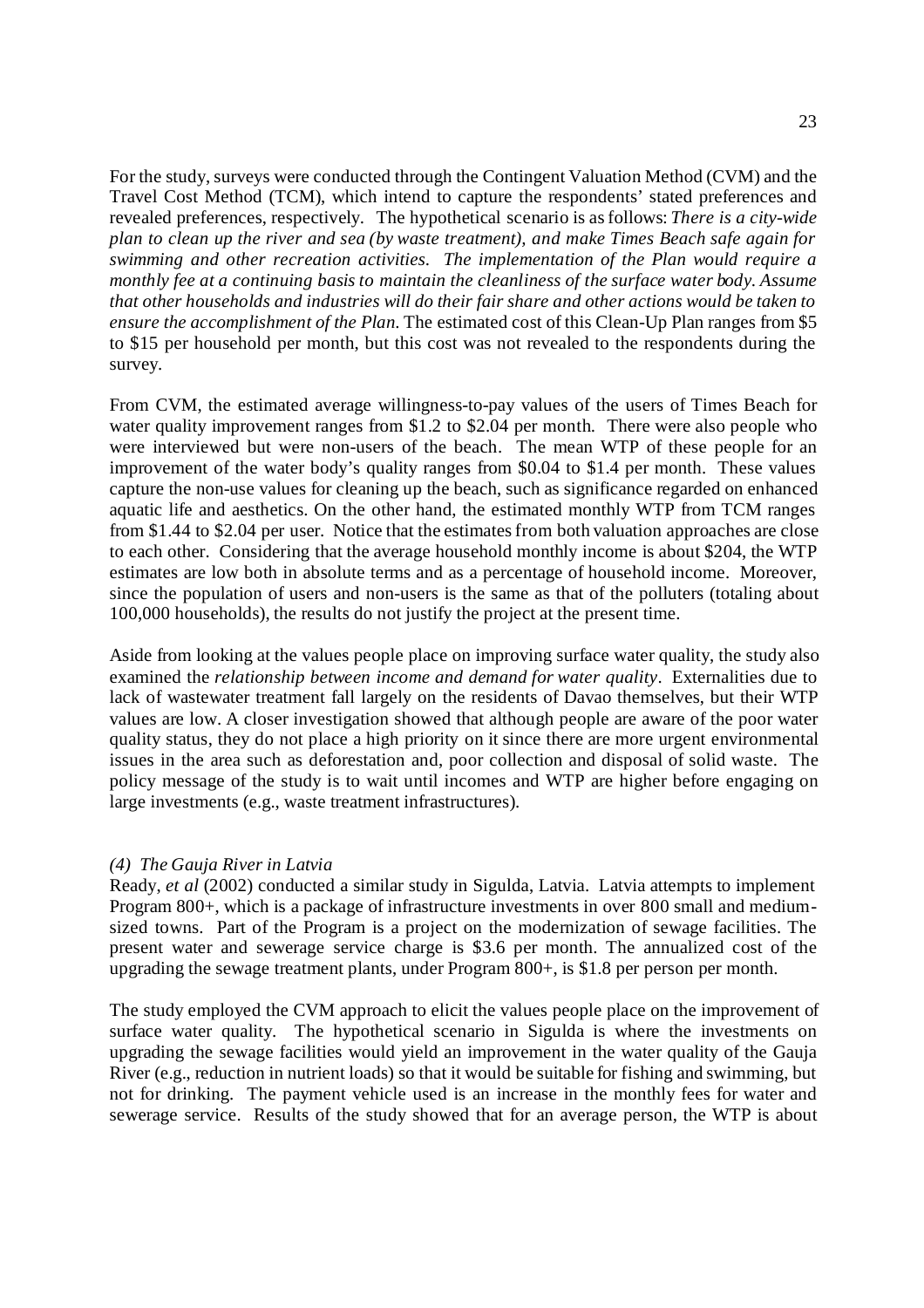\$0.54 per month. However, this is far below the local financing monthly requirement for Program 800+ (i.e., \$1.8 per person) and is only 0.7% of the average household monthly income.17

A similar message was given of delaying the investment emerges from this study as from the Philippines study. Latvia has to meet the environmental requirements for admission to the EU over a period of time, depending on the particular directives. For the directives related to inland water quality, the time period is 10-15 years after accession – i.e., to 2014-2019. The authors state that the economic growth of the country will reach its full potential when it integrates with Western Europe. From the study, the calculated income elasticity of demand for water quality was 0.56 for an average person. Further examination of the relationship through econometric analysis showed that the income elasticity will increase as incomes increase, reaching 0.9 at an income level that is twice the current average of \$77 per month. Thus, depending on the underlying growth rate in the economy, the programs will be justified at some date in the future. If we take the above elasticities (0.56, rising to 0.9), and assume a 5 percent *per capita* income growth rate and no changes in populations of users or polluters, the project will only be viable in 2032! With a growth rate of 7 percent, however, it will be viable in 2023 and with a rate of 10 percent it will be viable in 2016.

# **4. Conclusions**

This chapter has looked at two issues arising from poor water quality: the impact it has on households through their use of such water for drinking and other domestic purposes, and through the facilities they employ for the disposal of household waste; and the consequence of poor water quality in inland rivers and lakes on other water uses (recreation, abstraction for domestic use, etc.).

Regarding the first issue, we have focused on the targets under the Millennium Development Goals, and looked in some detail at developing countries with high mortality rates. According to the WHO, the lack of access to safe water and sanitation is responsible for more than half the DALYs lost due to all environmental factors. The other important one is indoor smoke from solid fuels. Data from 1980 onwards does show access to improved water and sanitation has been increasing worldwide – even in those regions such as Africa, where real *per capita* income has fallen over this period. There is, thus, not a strong link between increased access and increased living standards over the recent past, although it is undoubtedly true that the countries with higher living standards do have higher levels of access.

In order to see whether the targets under the MDGs are justified in economic terms, it is necessary to compare the costs of meeting those targets with the benefits. For the latter, a value has to be placed on the DALY. We take a range from *per capita* GDP to 2.5 times *per capita* GDP, basing this on some of the recent literature that has valued lost life years. On this basis, the costs of achieving the targets by 2015 exceed the benefits for some of the regions (Africa and Asia). For the high mortality countries of America, the costs are less than the lower bound of the

l  $17$  As in the Philippines study, the polluters and the users are the same population. Hence a simple comparison of the per household costs and benefits gives the answer to the question of project viability.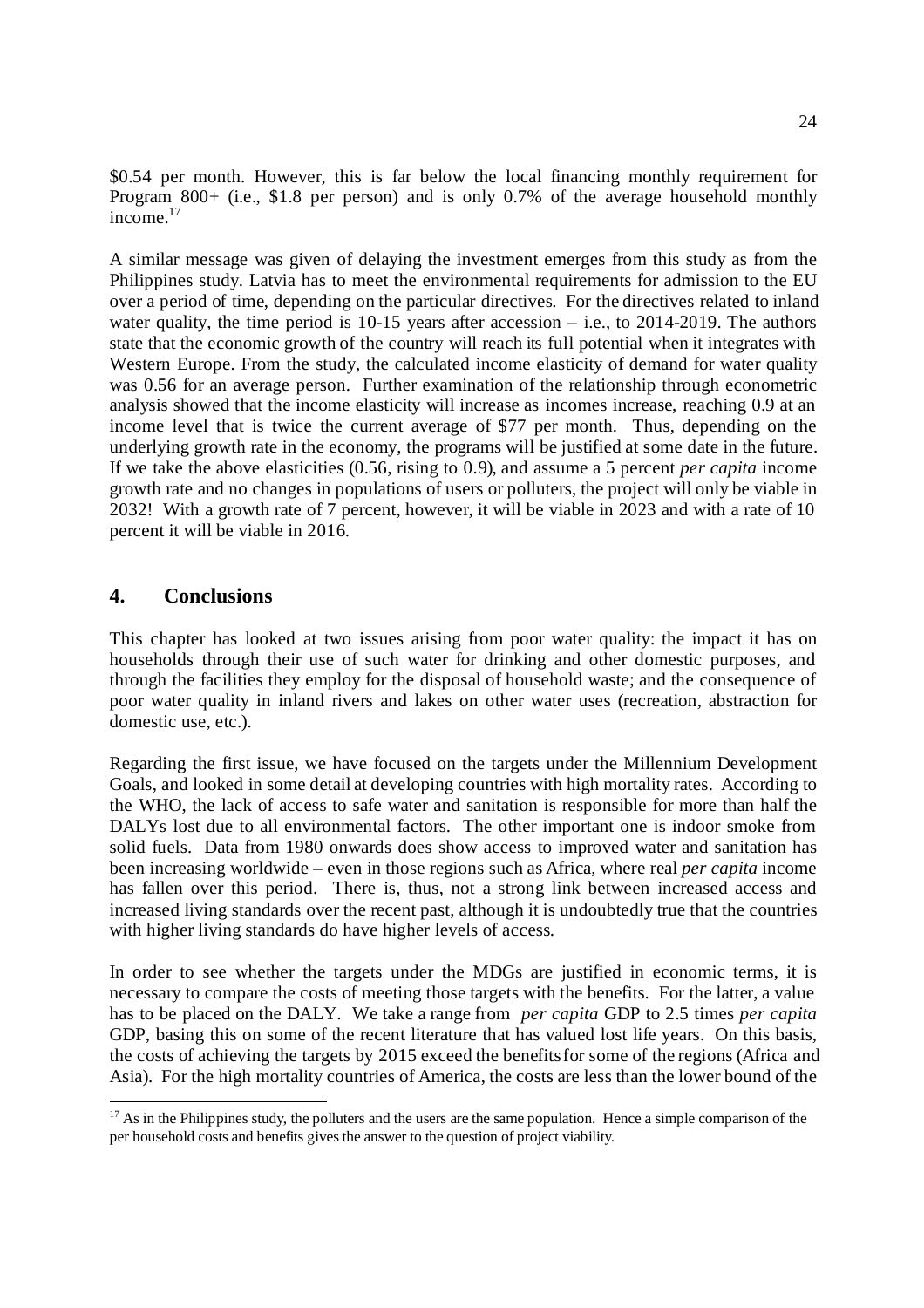benefits; and for similar countries in the Eastern Mediterranean, the costs lie between the lower and the upper bounds.

The above calculations are reported for both the safe water and the sanitation goals. If we separate the costs of each goals and make an estimate of the benefits, we would find that the water supply targets are justified for all regions, but the sanitation targets are only unambiguously justified for the Americas. This is the result of two factors: the costs of sanitation connections are about three times those of water supply and the benefits per connection are somewhat lower.

A comparison of costs and benefits is, of course, only one part of designing and providing systems of water supply and sanitation. Equally important is to ensure financial sustainability and here ensuring sustained cost recovery remains one of the most serious problems that need to be addressed. Typical levels of cost recovery are low and utilities find it difficult to operate in an effective manner. A number of recent studies have shown that the WTP **for an improved water**  supply is considerably higher than current tariffs both for current consumers as well as for those who are not connected. Thus the case for an improved service can be made on grounds of WTP, but care is needed to design the system to recognize the WTP limitations. Furthermore, some subsidy will generally be needed, if the MDG goal is to be met – the poorest parts of the population, who will largely be the focus of the program, often will not be able to afford the services.

Where subsidies have to be provided, recent work has come up with some useful findings. The use of an increasing block tariff is difficult to achieve and not that effective. There are problems in doing the metering and there are not big differences in consumption between the rich and the poor households. It also appears that a connection subsidy is more effective than a consumption subsidy.

Another issue that has to be guarded against is designing systems that are too large. When tariffs increase as a result of such a change, consumption can fall quite sharply and if this not accounted for, the system will be more costly than necessary and have greater difficulty achieving cost recovery.

The overall implications of the analysis therefore are that the water supply targets need careful cost benefit appraisal before they are implemented. In addition, they need a careful analysis of financial sustainability and in this regard affordability is a critical element. The same remarks apply to sanitation programs, but here the cost and benefit comparison is less clearly in favor of the program as a whole. Even if we remain committed to the MDG targets as a whole, the phasing of the investment can still benefit from a careful comparison of costs and benefits. Furthermore complementary activities such as education about hygienic practices have to play an important part.

The second set of concerns relate to the quality of water in rivers, lakes, etc. We looked at an indicator of water quality (BOD), and how it relates to development – à la the Kuznets curve. The time series analysis of selected countries for which data are available do not generally support the usual inverted 'U' shape, with quality decreasing in the early stages of development and improving after a certain point. The panel data for 15 high mortality countries in fact come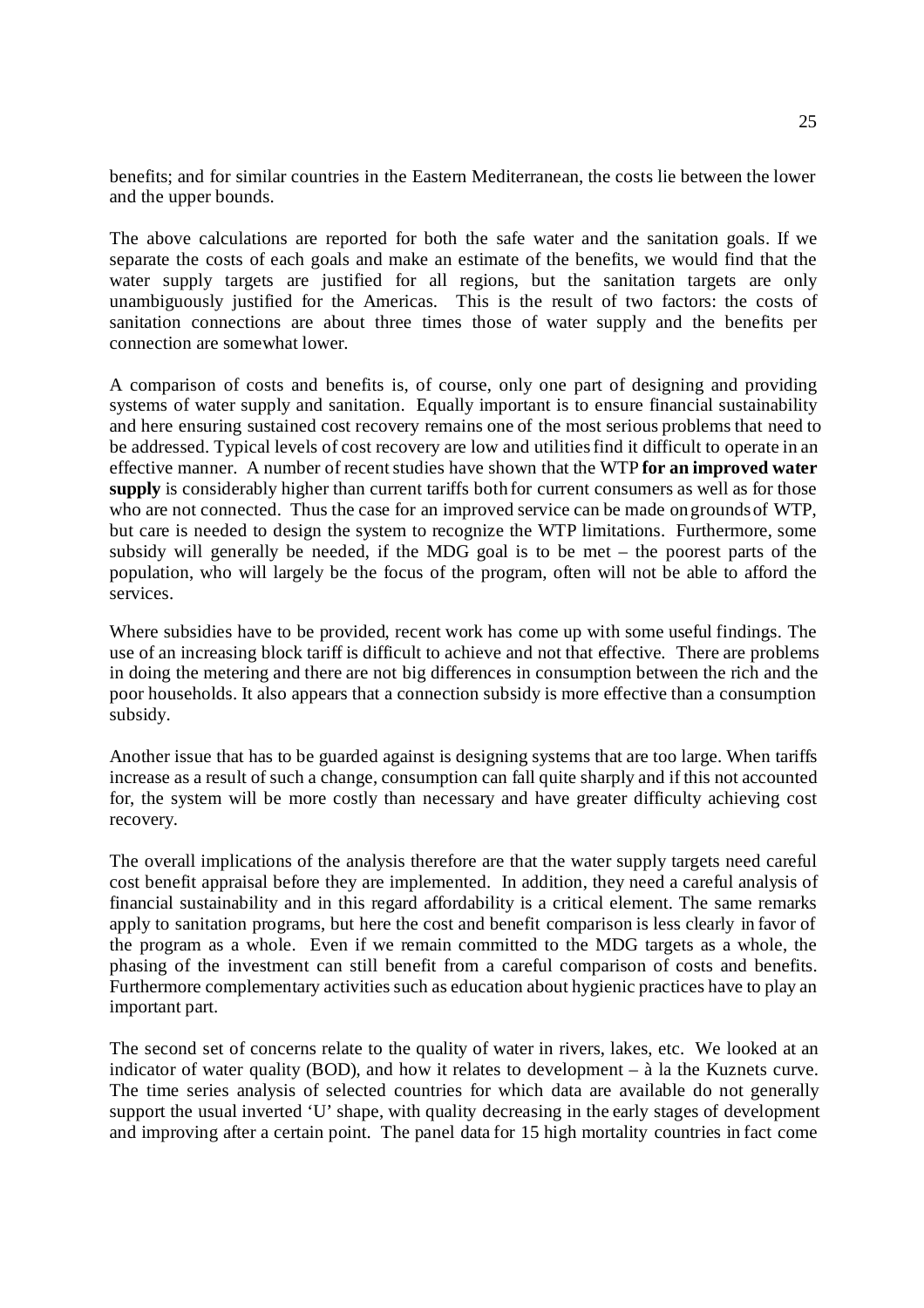up with a statistically significant 'U' – quality improves up to an income level of \$480 and then deteriorate up to an income of \$4000 or thereabouts. Beyond that, it may improve again, but this would not represent the usual Kuznets relation.

To ensure that water is clean enough for recreational uses would require significant investments in the treatment of household and industrial effluent and, possibly, some controls on non-point pollution from agriculture. The simple arithmetic of sewerage treatment shows that the justification of high level wastewater treatment depends on the: (a) per person WTP for the improvement; (b) number of beneficiaries of the improvement; (c) cost per household of the investment in treatment; and (d) number of households whose waste has to be treated. With plausible values of (b) to (d), we find that the WTP per person has to be quite high compared to the kind of estimates that have been made of this figure in developing countries. Treatment projects are not ruled out in all cases, but their success depends on having a large number of beneficiaries relative to polluters whose waste has to be treated. We also note that most of the data available on benefits of clean water relate to amenity benefits – recreational use and the like. There may also be special cases where non-amenity benefits justify clean-up, but the information on that is very limited – there are hardly any non-use benefit studies and studies of agricultural and fisheries benefits are few and far between.

Hence the viability of cleaning up water bodies in developing countries cannot be analyzed statistically, as the projects are highly individual and depend a lot on local conditions. Instead, we have looked in detail at four case studies from: India, Kazakhstan, Philippines and Latvia. These studies lead to the following conclusions:

- i. In general, water treatment in pursuit of recreational benefits is not justified in developing countries. The benefits rarely exceed the costs and often fall far short of them;
- ii. An exception is when the water body has special religious or cultural significance, as in the case of the Ganges. Here, an extremely ambitious project was found to be justified largely on the grounds of non-users benefits. Individuals not visiting the river and living quite far away expressed a significant WTP for the clean up on the grounds that the river held important religious values;
- iii. Another exception is when the water body is a source of water supply and there are gains to be made from using it as opposed to a more expensive source. This was the case for the Nura River project in Kazakhstan;
- iv. Finally, clean up may be justified when biodiversity of international significance is threatened. It is not always possible to value the protection of such natural assets in money terms, but this does not mean that a special case cannot be made for them.

# **References**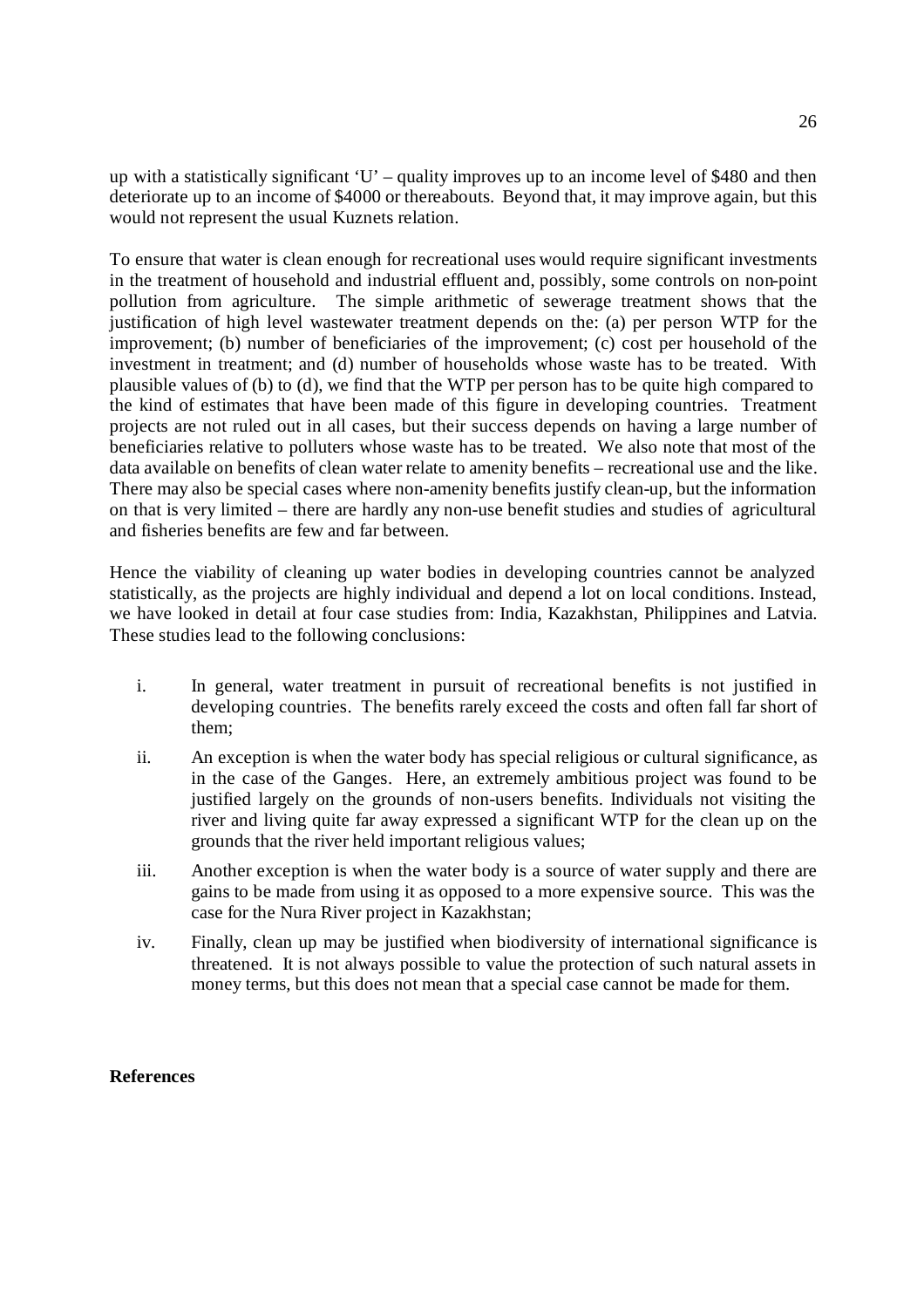- Alberini, A., Krupnick, A., Cropper M. and Simon, N. (2001). "The Willingness To Pay for Mortality Risk Reductions: A Comparison of the United States and Canada". *Fondazione Eni Enrico Mattei*, 92:1-36.
- Anand, S. and Johnson, K. (1995). "Disability Adjusted Life Year: A Critical Review". Harvard Center for Population and Development Studies Working Paper Series. Harvard, Boston.
- Arin, T. (2001). Strategic Partnership For Nutrient Reduction in The Danube River Basin and Black Sea: Benefit-Cost Analysis, mimeo. World Bank, ECSSD.
- Bergstrom, J.C., Boyle K.J., and Poe, G.L. (2001). *The Economic Value of Water Quality.*  Edward Elgar, Cheltenham.
- Boadu, F. (1992). "Contingent valuation for household water in rural Ghana". *Journal of Agricultural Economics*, 43:458-465.
- Brocklehurst, C. (2003). "The Impact of Water Prices on Households and the Importance of Consumer Consultation". A Presentation to the Conference: The True Cost of Water: Toward Sustainability and Economic Efficiency. World Bank and Agencia Catalania del Agua, Barcelona. On web site, http://www.worldbank.org/watsan/Barcelonameeting.htm
- Carson, R.T. and Mitchell, R.C. (1993). "The value of clean water the public's willingness-topay for boatable, fishable, and swimmable quality water". *Water Resources Research*, 29: 2445–2454.
- Choe, K., Whittington, D. and Lauria, D. (1996). "The Economic Benefits of Surface Water Quality Improvements in Developing Countries: A Case Study of Davao, Philippines". *Land Economics*, 72(4): 519-37.
- Cropper, M., Simon N., Alberini A., Arora S. and Sharma, P.K. (1997). "The Health Benefit of Air Pollution Control in Delhi". *American Journal of Agricultural Economics*, 79:1625- 1629.
- Emerton, L., Iyango, L., Luwum, P. and Malinga, A. (1999). "The Present Economic Value of Nakivubo Urban Wetland, Uganda". IUCN, Geneva.
- Grossman, G.M and Krueger, A.B. (1995) "Economic Growth and the Environment", *Quarterly Journal of Economics,* 352-377.
- Hanemann, W. M. (1991). "Willingness to Pay and Willingness to Accept: How Much Can They Differ?" *American Economic Review,* 81(3): 635-647.
- Hettige, H. M. Mani, and Wheeler, D. (2000), "Industrial pollution in economic development: the environmental Kuznets curve revisited', *Journal of Development Economics,* 445- 476.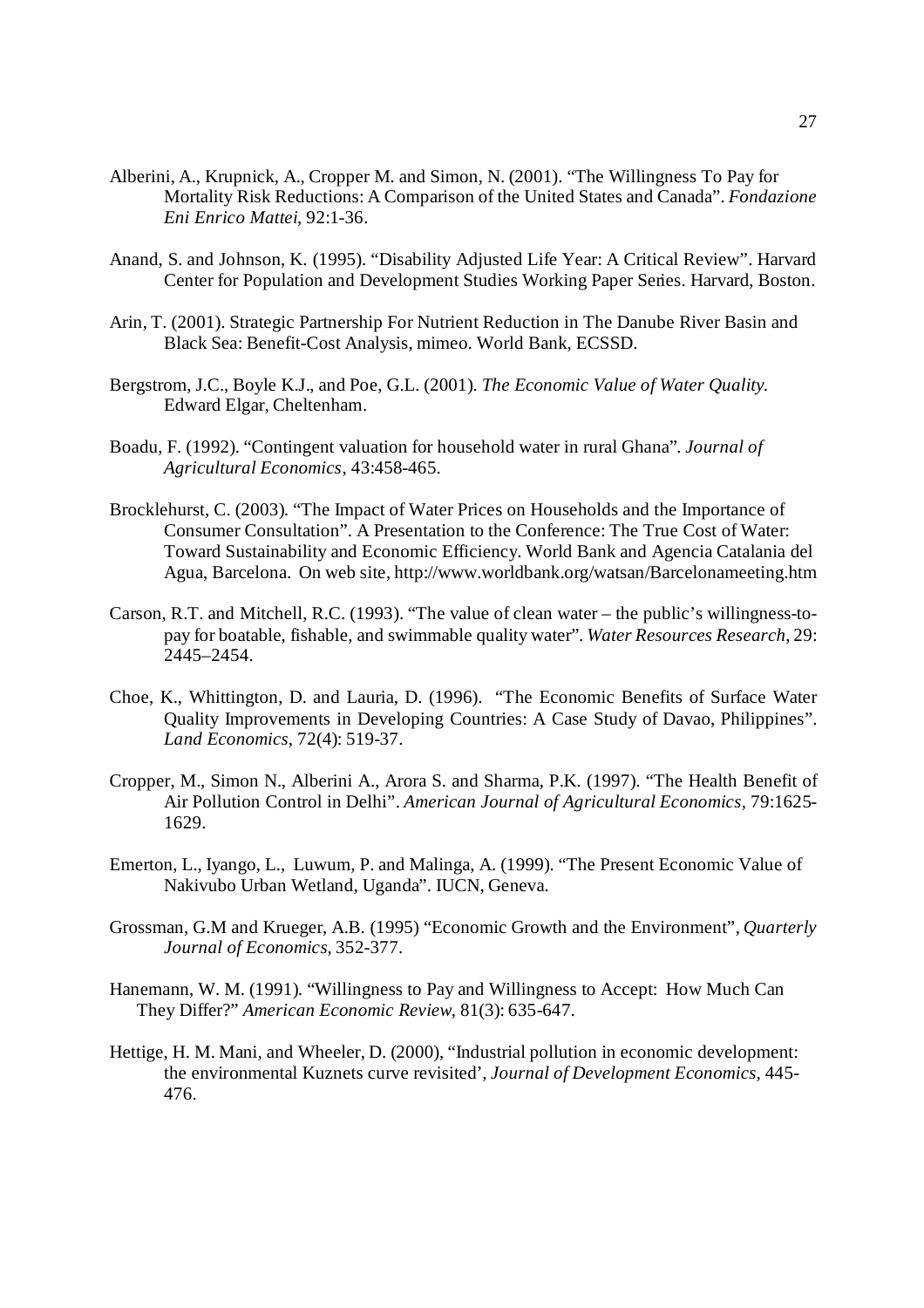- Homedes, N. (1996). "The Disability-Adjusted Life Year (DALY): Definition, Measurement and Potential Use". Human Capital Development Working Paper No. 68. World Bank, Washington, D.C.
- Knowler, D., Strand, I. and Barbier, E. (1997). "An Economic Analysis of Commercial Fisheries and Environmental Management in the Black Sea Region". Prepared for The Black Sea Environment Programme, Istanbul, Turkey.
- Krupnick A., Harrison, K., Nickell, E. and Toman, M. (1996). "The Value of Health Benefits from Ambient Air Quality Improvements in Central and Eastern Europe : An Exercise in Benefits Transfer". *Environmental and Resource Economics,* 7: 307-332.
- Larsen, B. (2003). "Hygiene and Health in Developing Countries: Defining Priorities, A Cost-Benefit Assessment". A Paper presented at the 2<sup>nd</sup> IFH Conference: Home Hygiene and Prevention of Infectious Disease in Developing Countries – A Responsibility for All, New Delhi, India.
- Markandya, A. and Murty, N. (2001). "Cost Benefit Analysis of Cleaning Ganges: Some Emerging Environment and Development Issues". Working Paper Series No. E/218/2001:1-24, Institute of Economic Growth, India. Forthcoming in *Environment and Development*.
- Markandya, A. (2004a). "Cost Recovery in Water and Sanitation". A Presentation to the Lille 4 Conference: Implementation of the Water Framework Directive. Lille, France. http://www.waternunc.com/fr/artoisp8.htm
- Markandya, A. (2004b). "Gains of Regional Cooperation: Environmental Problems and Solutions". In R. Auty (ed.) *Energy Resources, Governance and Welfare in the Caspian Sea Basin*. University of Seattle Press, Seattle, Washington (forthcoming).
- Markandya, A., Hunt, A., Alberini, A. and Ortiz, R.A. (2003). "The Willingness to Pay For Mortality Risk Reductions: A Survey of UK Residents". In EC NewExt Research Project: WP2, Mortality Risk Valuation, Final Report. European Commission, Brussels.
- McPhail, A. (1994). "Why Don't Households Connect to the Piped Water System? Observations from Tunis, Tunisia". *Land Economics*, 70(2):189-196.
- Mourato, S., Csutora, M., Kovacs, E., Kerekes, S. and Szerenyo, Z. (1999). "Estimating the Value of Water Quality Improvements in Lake Balaton: A Contingent Valuation Study (in Hungarian)". *Gazdaság Vállalkozás Vezetés,* 99(1): 147-171.
- Olsen, D. and Richards, J. (1994). "Inter-basin Comparison Study: Columbia River Salmon Production Compared to Other West Coast Production Areas, Phase II Analysis". A Report to the Army Corps of Engineers, Portland, Oregon.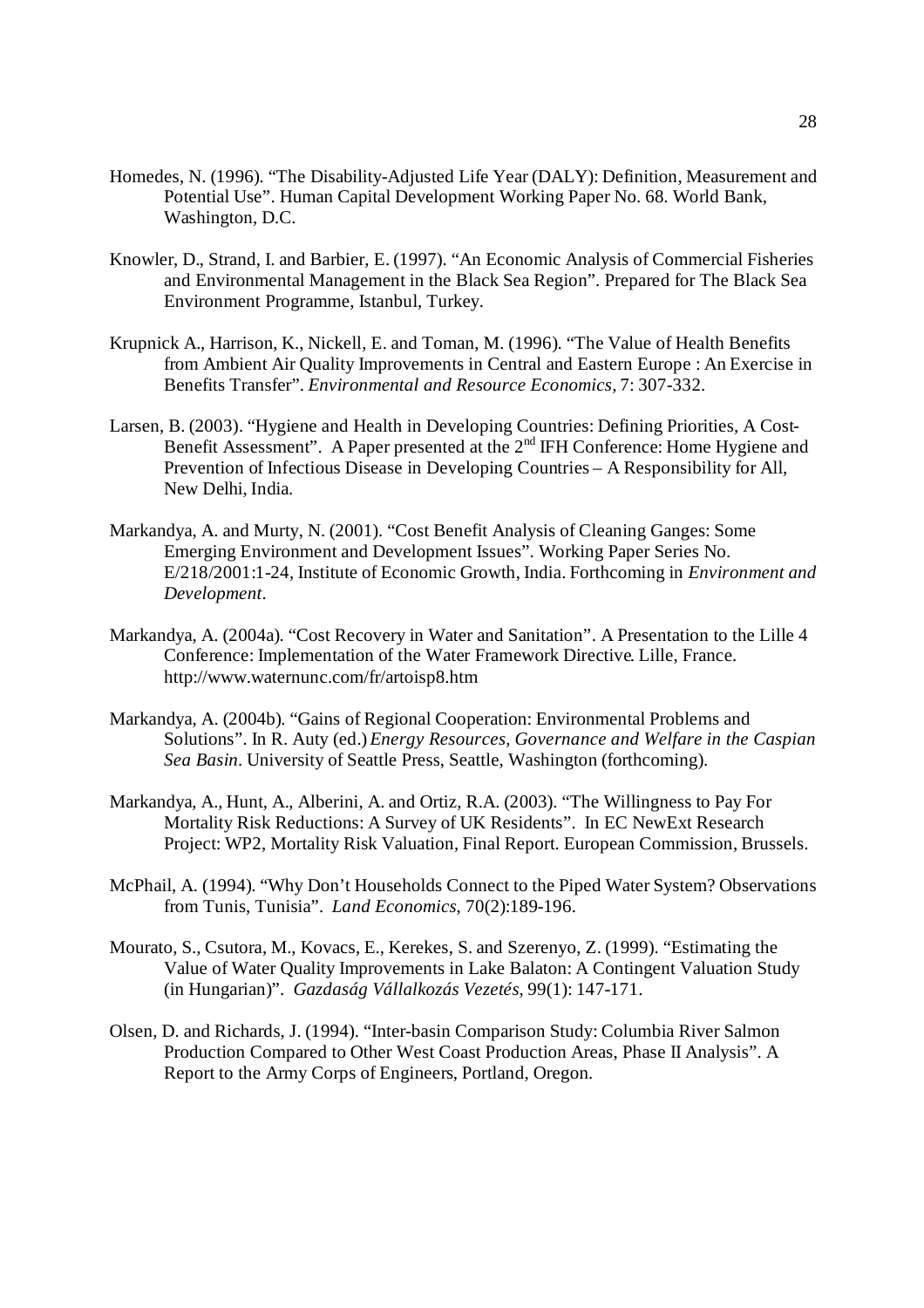Prüss-Üstün, A., Mathers, C., Corvalán, C. and Woodward, A. (2003), "Introduction and Methods: Assessing the Environmental Burden of Disease at National and Local Levels", Environmental Burden of Disease Series No. 1, World Health Organization, Geneva. Also available at: http://www.who.int/peh/burden/9241546204/9241546204toc.htm

Ready, R., Malzubris, J. and Senkane, S. (2002). "The Relationship between Environmental Values and Income in a Transition Economy: Surface Water Quality in Latvia". *Environment and Development Economics*, 7:147-56.

- Saghir, J. (2003). "The Global Dimensions of the Water Challenge". A Presentation to a Conference: The True Cost of Water: Toward Sustainability and Economic Efficiency. World Bank and Agencia Catalania del Agua, Barcelona. On web site: http://www.worldbank.org /watsan/Barcelonameeting.htm
- Sanders, L., Walsh, R. and McKean, J. (1991). "Comparable Estimates of the Recreational Value of Rivers". *Water Resources Research,* 27(7): 1387-1394.
- Shi, A. (2000). "How Access to Urban Potable Water and Sewerage Connections Affects Child Mortality". World Bank Policy Research Working Paper No. 2274*.* World Bank, Washington, D.C*.*
- Stottmann, W. (1999). "The Effects of Metering on Water Consumption and Financial Performance of Water Utilities in the ECA Region". ECSIN Working Paper No. 7. World Bank, Washington, D.C.
- Tapvong, C., and Kruavan, J. (1999). "Water Quality Improvements: A Contingent Valuation Study of the Chao Phraya River". Research Report. Environment and Economy Program for Southeast Asia (EEPSEA), Singapore.
- Whittington, D., Briscoe, J., Wu, X. and Barron, W. (1990). "Estimating the Willingness to Pay for Water Services in Developing Countries: A Case Study of the Use of Contingent Valuation Surveys in Southern Haiti". *Economic Development and Cultural Change*, 38(2):293-311.
- Whittington, D., Pattanayak, S.K., Yang, J.C. and Bal Kumar, K.C. (2002). "Household demand for improved piped water services: evidence from Kathmandu, Nepal". *Water Policy*, 4:531-56.
- Willis, K. and Garrod, G. (1995). "The Benefits of Alleviating Low Flows in Rivers". *Water Resources Development*, 11(3): 243-260.
- Winpenny, J. (2003). "Financing Water for All". Report of the World Panel on Financing Water Infrastructure. World Water Council.
- World Bank. (2001). Environmental and Water Resources Management: Strategy Series, No. 2. Environment Department, Washington, D.C.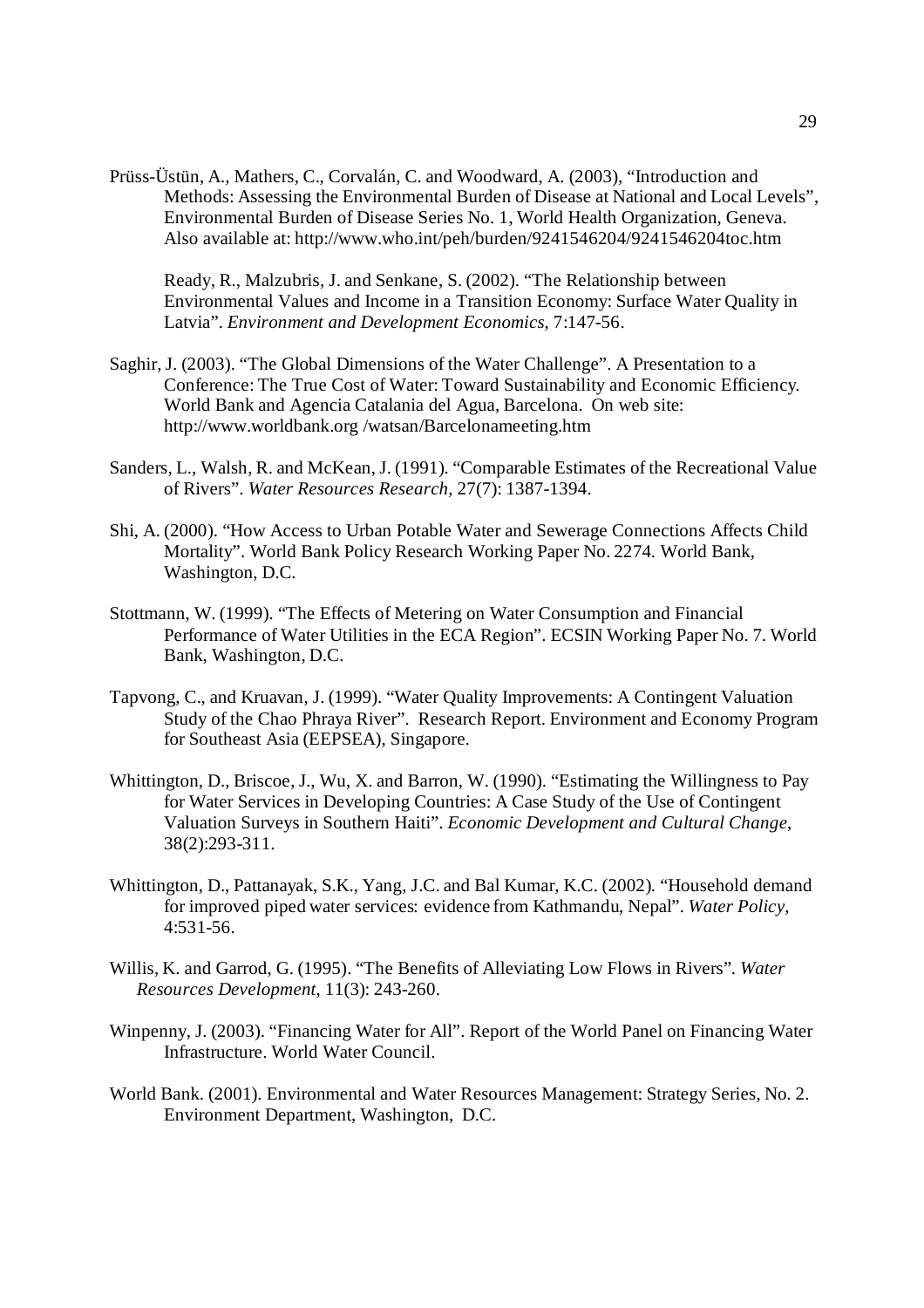World Bank. (2002). Water Resources Strategy. Washington, D.C.

- World Bank (2003a). World Development Indicators. Washington, D.C.
- World Bank (2003b). The Environment Millennium Development Goal in the Europe and Central Asia (ECA) Region, Concept Paper. The World Bank, Washington, D.C.
- World Bank (2003c). Cost Assessment of Environmental Degradation: Morocco. The World Bank, Washington, D.C.
- World Bank (2003d). Progress Report and Critical Next Steps in Scaling Up: Education for All, Health, HIV/AIDS, Water and Sanitation. The World Bank, Washington, D.C.
- World Bank (2003e). Water Supply and Sanitation and the Millennium Development Goals (Draft Background Paper). The World Bank, Washington, D.C.
- World Bank (2003f). Statistical Information Management Analysis (SIMA) Database. The World Bank, Washington, D.C.
- World Bank (2003g). Environmental Sequencing Strategies for EU Accession: Priority Public Investments for Wastewater Treatment and Landfill Site in Bulgaria.
- World Bank (2003h). *Water Resources and Environment: Technical Note G.2: Lake Management*. The World Bank, Washington, D.C.
- World Bank (2003i), Project Appraisal Document for the Nura River Cleanup Project. The World Bank, Washington, D.C.
- World Bank (2003j), Annual Report. Also available at: http://www.worldbank.org/annualreport/2003/challenge.html
- World Health Organization (2002). World Health Report. Also available at: http://www.who.int/whr/en/
- Yaping, D. (1999). "The use of benefit transfer for the evaluation of water quality improvement: An application in China". Research Report. Environment and Economy Program for Southeast Asia (EEPSEA), Singapore.
- Yaping, D. (2003). "The value of improved water quality for recreation in East Lake, Wuhan, China: an application of contingent valuation and travel cost methods". Research Report*.*  Environment and Economy Program for Southeast Asia (EEPSEA), Singapore.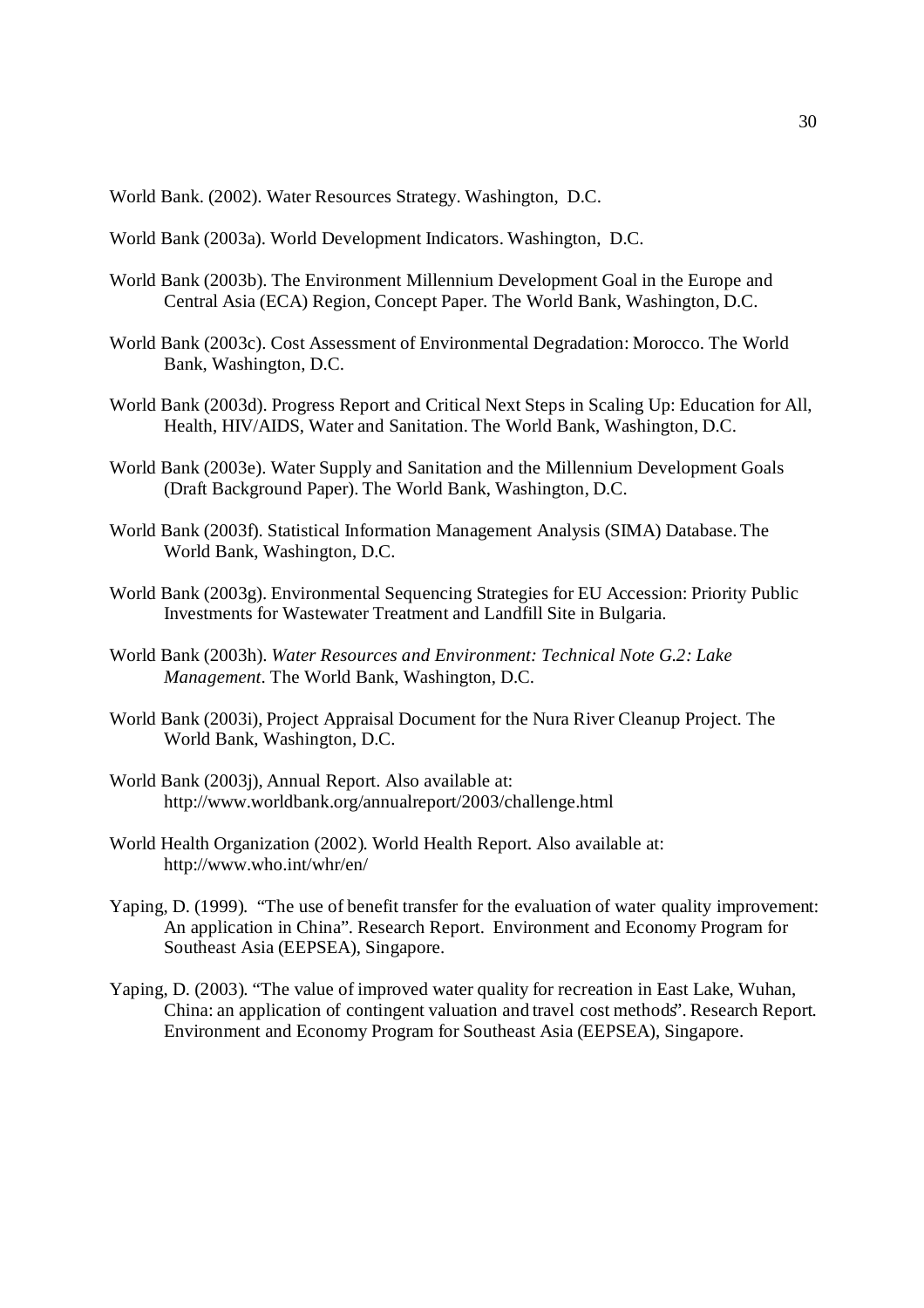| <b>High Mortality Countries</b> |                       | <b>Low Mortality Countries</b> |                                  |
|---------------------------------|-----------------------|--------------------------------|----------------------------------|
| Africa                          | Eastern Mediterranean | The Americas                   | Southeast Asia                   |
| Algeria                         | Afghanistan*          | Antigua and Barbuda            | Indonesia                        |
| Angola                          | Djibouti              | Argentina                      | Sri Lanka                        |
| Benin                           | Egypt                 | <b>Bahamas</b>                 | Thailand                         |
| <b>Burkina Faso</b>             | $Iraq*$               | <b>Barbados</b>                |                                  |
| Cameroon                        | Morocco               | Belize                         | <b>Western Pacific</b>           |
| Cape Verde                      | Pakistan              | <b>Brazil</b>                  | Cambodia                         |
| Chad                            | Somalia*              | Chile                          | China                            |
| Comoros                         | Sudan                 | Colombia                       | Cook Islands                     |
| <b>Equatorial Guinea</b>        | Yemen                 | Costa Rica                     | Fiji                             |
| Gabon                           |                       | Dominica                       | Kiribati                         |
| Gambia                          | Southeast Asia        | Dominican Republic             | Lao People's Democratic          |
| Ghana                           | Bangladesh            | El Salvador                    | Republic                         |
| Guinea                          | <b>Bhutan</b>         | Grenada                        | Malaysia                         |
| Guinea-Bissau                   | India                 | Guyana                         | Marshall Islands                 |
| Liberia                         | Korea, Dem. Rep.*     | Honduras                       | Micronesia (Federated States of) |
| Madagascar                      | Maldives              | Jamaica                        | Mongolia                         |
| Mali                            | Myanmar*              | Mexico                         | Nauru                            |
| Mauritania                      | Nepal                 | Panama                         | Niue                             |
| Mauritius                       | Timor-Leste*          | Paraguay                       | Palau                            |
| Niger                           |                       | Saint Kitts and Nevis          | Papua New Guinea                 |
| Nigeria                         |                       | Saint Lucia                    | Philippines                      |
| Sao Tome and Principe           |                       | Saint Vincent and the          | Republic of Korea                |
| Senegal                         |                       | Grenadines                     | Samoa                            |
| Seychelles                      |                       | Suriname                       | Solomon Islands                  |
| Sierra Leone                    |                       | Trinidad and Tobago            | Tonga                            |
| Togo                            |                       | Uruguay                        | Tuvalu                           |
|                                 |                       | Venezuela                      | Vanuatu                          |
| The Americas                    |                       |                                | Viet Nam                         |
| <b>Bolivia</b>                  |                       | Eastern Mediterranean          |                                  |
| Ecuador                         |                       | Bahrain                        |                                  |
| Guatemala                       |                       | Cyprus                         |                                  |
| Haiti                           |                       | Iran (Islamic Republic of)     |                                  |
| Nicaragua*                      |                       | Jordan                         |                                  |
| Peru                            |                       | Kuwait                         |                                  |
|                                 |                       | Lebanon                        |                                  |
|                                 |                       | Libyan Arab Jamahiriya         |                                  |
|                                 |                       | Oman                           |                                  |
|                                 |                       | Oatar                          |                                  |
|                                 |                       | Saudi Arabia                   |                                  |
|                                 |                       | Syrian Arab Republic           |                                  |
|                                 |                       | United Arab Emirates           |                                  |

**Annex 1: WHO member states grouped by mortality strata, high mortality and low mortality (both child and adult), 1999** 

Source: World Health Organization:

http://www3.who.int/whosis/member\_states/member\_states\_stratum.cfm?path=evidence,cea,cea\_regions,member\_states\_stratum http://www.who.int/whr/2003/en/member\_states\_182-184\_en.pdf

The 192 Member States of the World Health Organization have been divided into five mortality strata *on the basis of their levels of mortality in children under 5 years old (5q0) and in males 15–59 years old (45q15)*. This classification was carried out using: UN population estimates, and estimates of 5q0 and 45q15 based on WHO analyses of mortality rates for 1999. In this study, High Mortality refers to Stratum E (high adult mortality and high child mortality). Please see the provided Internet links for more details about the WHO's mortality strata.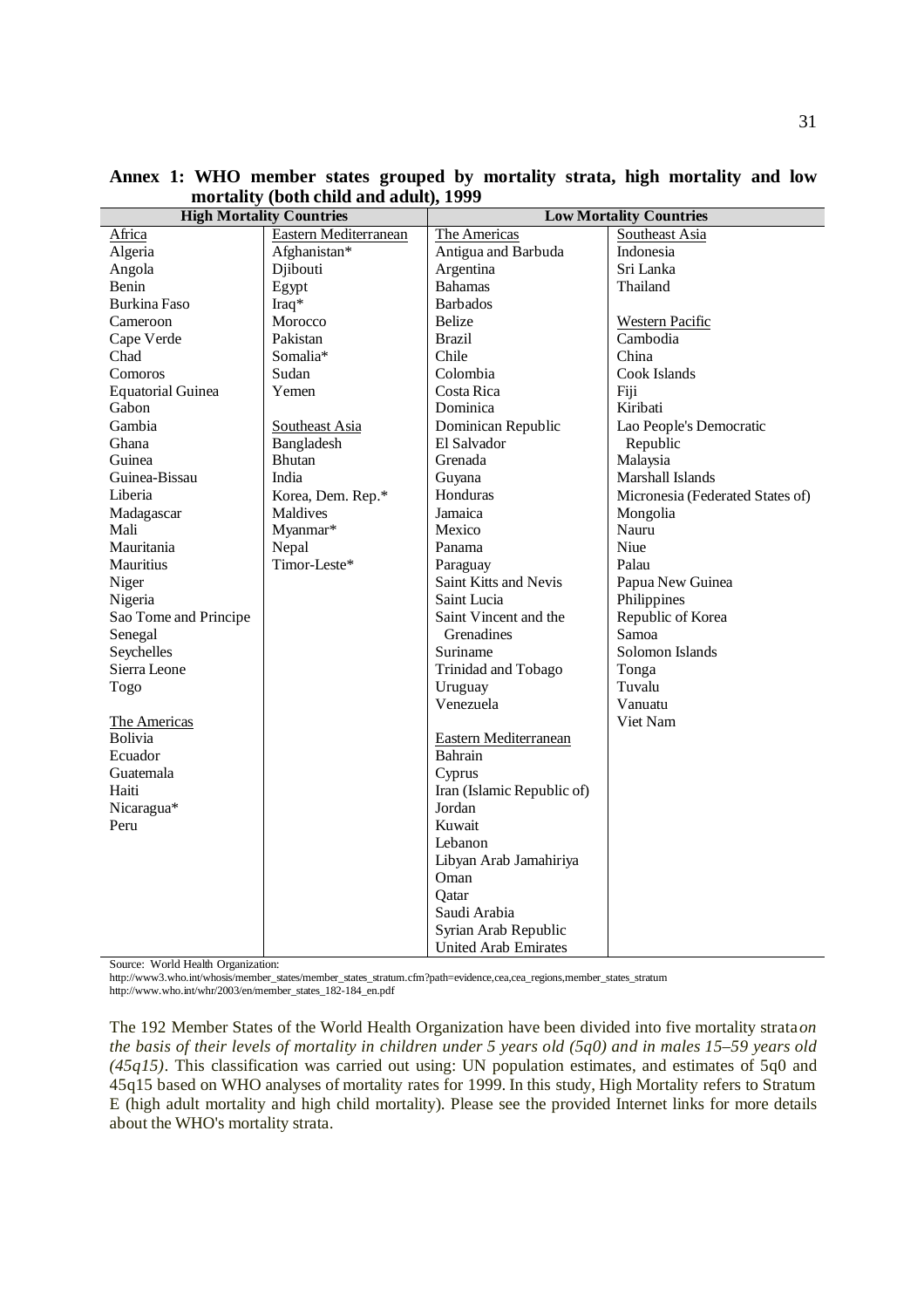### **Annex 2: Estimating the Cost of DALYS on the Poor**

Let

 $r_p$  = risks of disease to the poor  $r_r$  = risks of disease to the rich  $T =$  total number of DALYs  $T_1$  = total number of DALYs if risks for rich and poor were equal  $P =$  population that is poor  $R =$  population that is rich  $\alpha = T_1/T$  (the reduction in risk factor if the poor had the same risk as the rich)  $V_p$  = Unit value of DALY to a poor person  $VD_p = Total value of DALYs$  to the poor  $Y_p$  = Average income of the poor  $\beta$  = share of income of the poor that the DALY loss represents.

The relationship between the risks and the number of DALYs is given by

$$
r_p P + r_r R = T
$$

Suppose that the poor had the same risk as the rich, then,  $r_p = r_r = \overline{r}$ . The number of cases would be  $\alpha T$ , where

$$
\bar{r}(P+R) = \alpha T
$$
  
or  

$$
\bar{r} = \alpha T / (P+R)
$$
  
and  

$$
r_p P = T - \bar{r} R
$$

The left hand side of the last equation is simply the number of DALYs borne by the poor. The value of these DALYs is  $VD_p$  where

$$
V\!D_{p} = r_{p} P.V_{p}
$$

And the share of their income the loss represents is  $\beta$ 

$$
\beta = \frac{r_p V_p}{Y_p}
$$

For the estimates made in the paper, the following values have been taken

- $\triangleright$  *T* = 34.4 million
- $P = 15\%$  to 85% of total
- $\triangleright$   $R = 85\%$  to 15% of total
- $\triangleright$  Total Population is taken as 1.8 billion
- $\geq \alpha = 0.49$  (WHO estimate)
- $\triangleright \, V_p = $548$  lower bound to \$1369 upper bound Based on average daily income of \$1.5 per day and a value equal to annual income or 2.5 times annual income.
- $Y_p = $548$

Based on an average income of \$1.5 per day for a group whose income is less that \$2 per day.